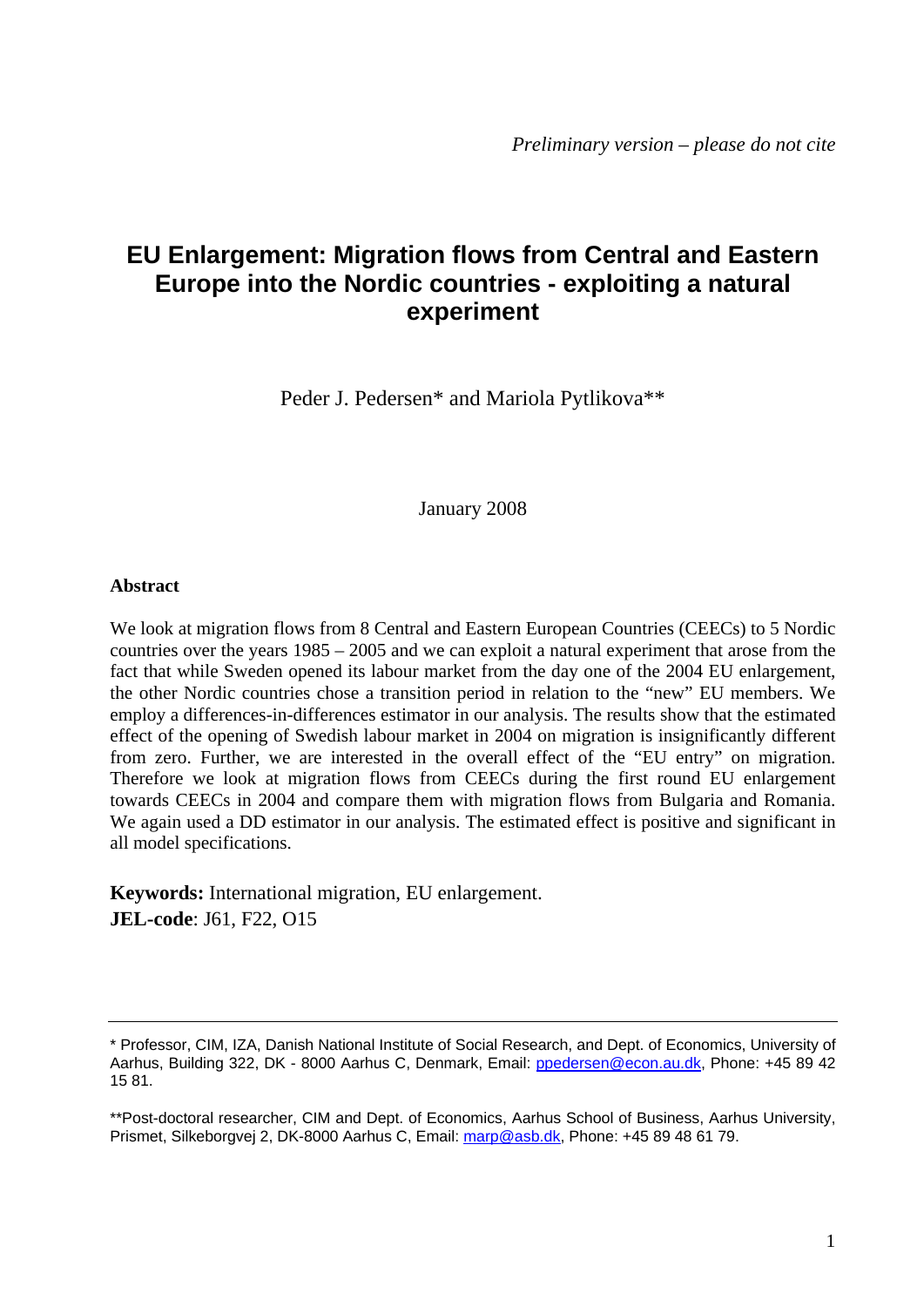## **1. Introduction**

<u>.</u>

Recently, the European Union went through two significant enlargements, giving the EU 27 members. In 2004 ten Central- and Eastern European countries<sup>1</sup> joined the European Union, the so-called A8 countries, and Bulgaria and Romania joined the EU on January 1, 2007, the socalled A2 countries. Fearing large migration flows, the majority of the "old" member states have imposed transitional rules for the free movement of labour from the Central and Eastern European countries. The only countries that have opened their labor markets to the A8 members from the date of the EU enlargement in May 2004 were Sweden, UK and Ireland. The rest of the EU countries decided to keep the restrictions on their employment and welfare systems to the new EU entrants. In 2006, five other countries opened their labour markets: Spain, Portugal, Greece, Finland and Italy. However, the rest of the "old" EU-15 member states still hold on to the "transition period"<sup>2</sup>.

In this paper we look at migration flows from 8 of the "new" EU countries to 5 Nordic countries over the years 1985 – 2005. Two of these countries, Iceland and Norway, are not members of the EU. They are members of the EEA, and thus have the same rules regarding labor mobility as the EU countries. One reason of why to look at migration from CEE countries to the Nordic countries is that we can exploit a natural experiment that arose from the fact that while Sweden opened its labour market from the day one of the 2004 EU enlargement, the other Nordic countries chose a transition period in relation to the "new" EU members which was an option as part of the enlargement agreement. The opening of the Swedish labour market in 2004 gives us a unique possibility to include the eventual "opening" effect into the regressions. On the basis of coefficients from our regressions, we further conduct forecasts of migration potential from CEE countries from both the "first" and the "second" round EU enlargement where the second is the entry of Bulgaria and Romania to the EU. Having data on migration from CEECs and the variation in labour market "opening" help us to avoid most of the problems that other studies had

<sup>&</sup>lt;sup>1</sup> The following 10 countries have entered the EU on May  $1<sup>st</sup>$  2004: Cyprus, the Czech Republic, Estonia, Hungary, Latvia, Lithuania, Malta, Poland, the Slovak Republic and Slovenia.

 $2$  The "transition period" should in principle end five years after the 2004 enlargement, but it may be prolonged for additional two years in the EU member states, where "migration might threaten to cause serious disturbances on the labor market" (European Commission, 2001). All in all, the "old" EU countries can keep their labor markets restricted to the new members up to 7 years from the enlargement.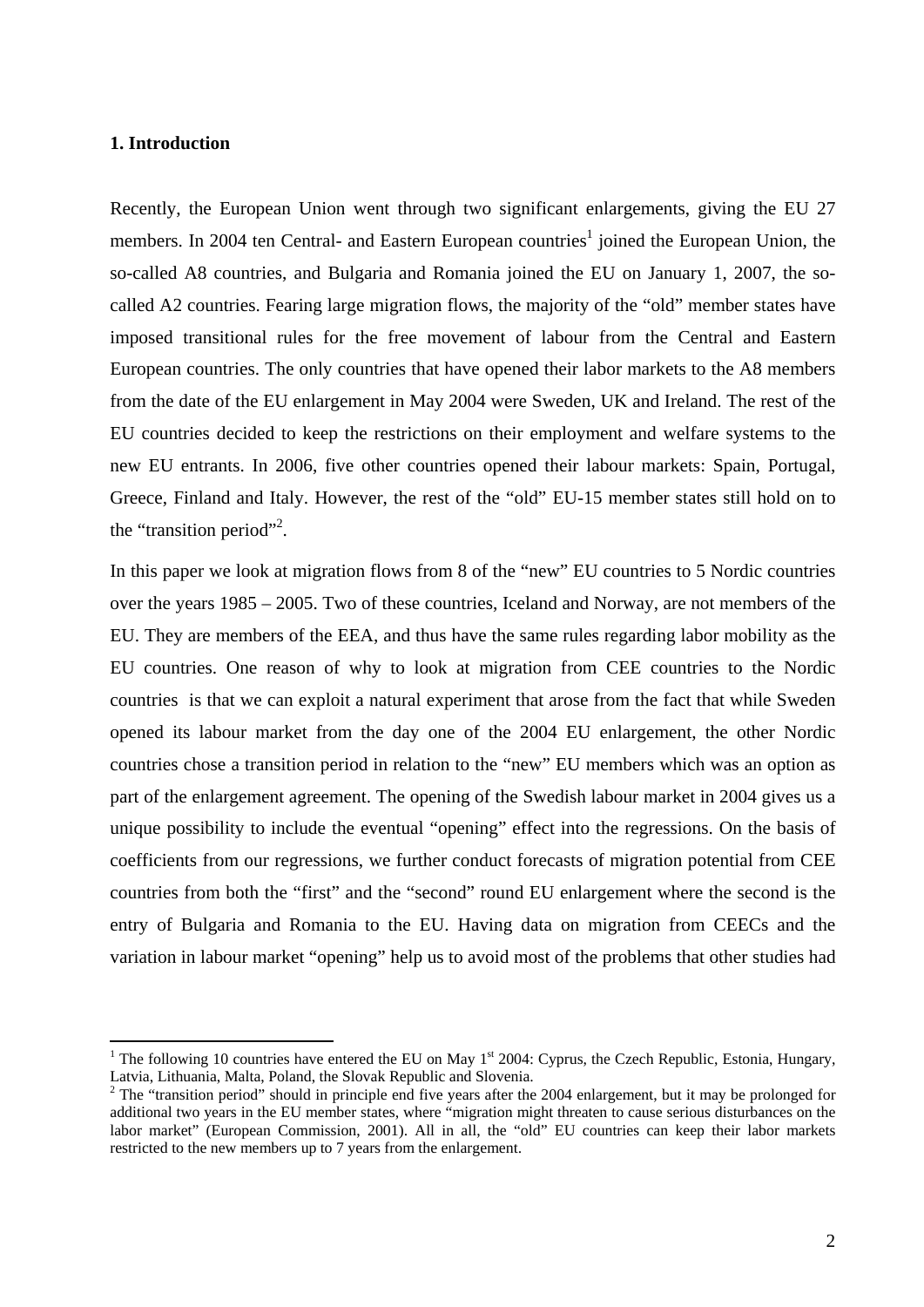to bear, see e.g. Dustmann et al. (2003) and Fertig and Schmidt (2000) for a more detailed discussion of the problems with assessing the migration potential.

## **2. Literature**

There is a relatively rich empirical evidence focusing on identifying migration determinants and on forecasting the possible emigration pressure from CEECs. As regards the forecasts of migration potential, there are, in general, two different approaches in the literature: surveys and econometric analyses. Surveys give estimates of CEE migration potential ranging from 6 to 30% of the populations, see e.g. Wallace (1998), Fassmann and Hintermann (1997). The usual critique of surveys is that the numbers are overestimated because only a minority of those who express an interest in migration actually migrates; see Fassmann and Hintermann (1997). Econometric analyses constitute the richest source of studies on this issue and their forecasts of CEE migration potential vary due to different modeling frameworks, estimation techniques or/and data samples. But the majority of existing studies forecast a long-run migration potential at around 3-5% of the source countries population. Taking into account out- and return migration, the net migration potential is usually estimated around 2% of source countries population, see Pytlikova (2006), and further e.g. Dustmann et al. (2003) or Alvarez-Plata et al. (2003) for a more detailed literature review.

There are, however, several problematic issues connected to those studies and their estimates. Due to data limitations, the majority of the econometric analyses have relied on out-of-sample historical data on migration<sup>3</sup> and/or past enlargement experience, and the estimates were further extrapolated to predict East-West migration, e.g. Bauer and Zimmermann, (1999), Boeri and Brücker (2001), Fertig (2001), Sinn et al. (2001), Alvarez-Plata et al. (2003), Zaiceva (2004). Thus, those studies assume the same migration behavior across the different countries, i.e. that migration decisions in the Central and Eastern European countries will respond to the same factors and in the same way as migration decisions in other source countries, e.g. Southern Europe or non-European countries like India and Pakistan with a very different economic and cultural background. Next, the studies assume invariance across time, i.e. that future migrations react to changes in economic factors in the same way as past migrations. Some studies try at least partly, to avoid the problems, by controlling for unobservable country-specific effects. But the country-specific effects can for obvious reasons not be used in out-of-sample predictions.

<u>.</u>

 $3$  I.e. migration waves from other countries than the CEECs.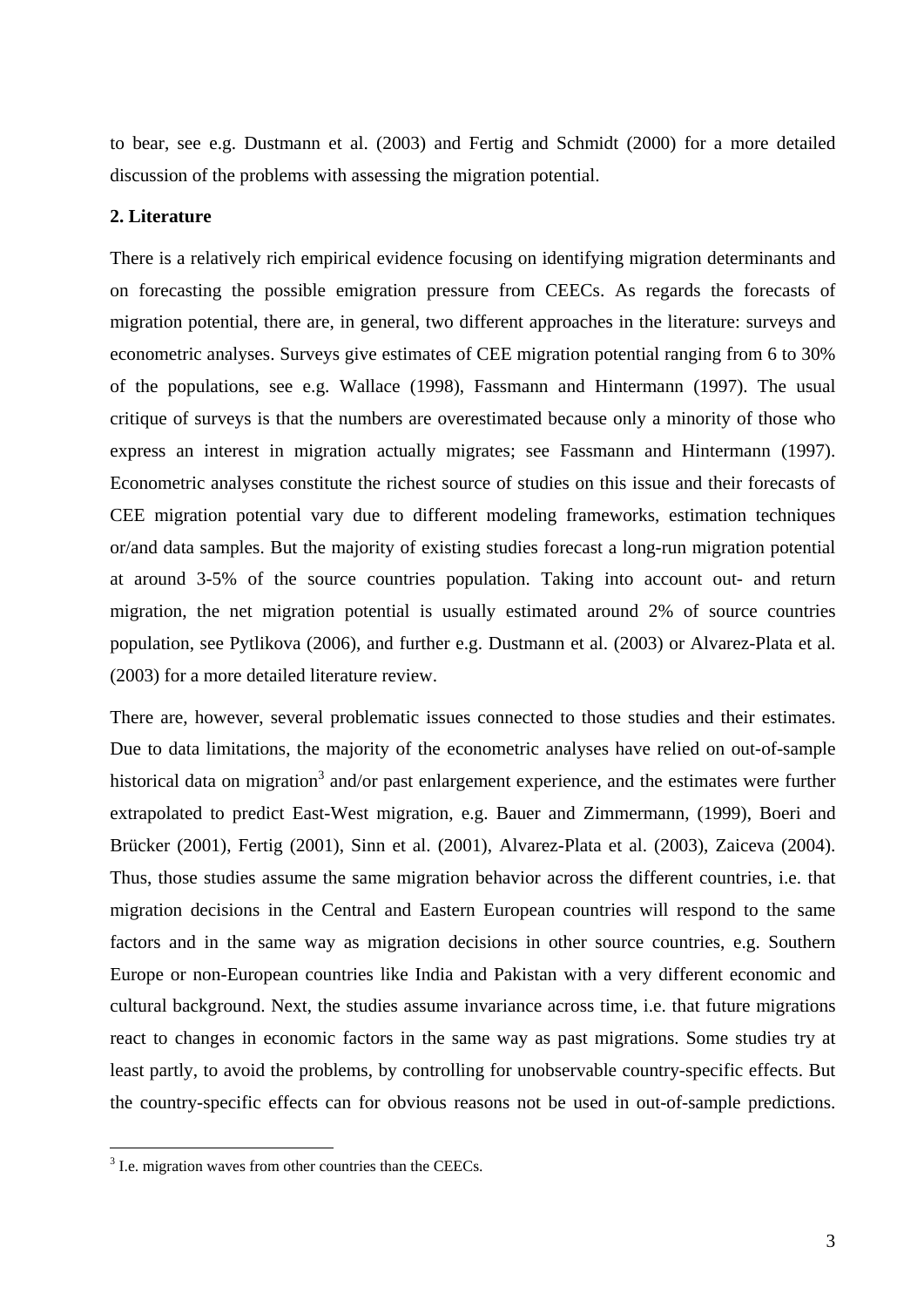Some studies therefore try to model the differences in country-specific effects by time-constant factors that are characteristic for those countries or pairs of countries<sup>4</sup>, see e.g. Fertig (2001), Dustman et al. (2003). Nevertheless, these variables can reveal a part of the unexplained variation between the countries or pairs of countries, but cannot get rid of it completely. Therefore they still suffer from an omitted variable bias. Consequently, the forecasts based on such (double) out-of-sample estimates might be seriously biased and do not clearly remove uncertainty connected to the expected migration flows from those countries that are in focus. For a more detailed discussion of the problems with assessing the migration potential, see Dustmann et al. (2003) and Fertig and Schmidt (2000). The recent study by Pytlikova (2006) analyses East-West migration potential based on the actual Central and Eastern European migration behaviour during the years 1989 to 2000, which helps the author to avoid the problems related to out-ofsample forecasts and the assumption of invariance of migration behavior across a space. Nevertheless, due to lack of data for the recent years the author keeps the strong assumption that the migration behavior will not change with the openings of the EEA/EU-13 labor markets.

In this paper we try to get rid of the last assumption. For this purpose we enhanced the existing international migration dataset – both back and forwards in time - and collected data for the years 2000 to 2006 and the years 1985 to 1989, creating a consistent time-series for the years 1985-2006. Due to this, we are able to analyze both the effects of the fall of iron curtain and the recent 2004 enlargement on migration. We focus on Nordic destination countries because of (almost) perfect data availability<sup>5</sup> and the possibility of exploiting the natural experiment that happened during the 2004 EU enlargement: Sweden opened its labor market, others stayed closed.

# **3. Destination countries – labor markets and immigration policies**

1

The destination countries for the migration flows we are looking at here are the five countries, consisting of the Scandinavian countries, Denmark, Norway and Sweden, and Finland and

<sup>4</sup> Fertig (2001) followed by Boeri and Brücker (2001), Alvarez-Plata et al. (2003) and Zaiceva (2004) estimates fixed effects in the two-step procedure, where the unobservable country-specific effects are regressed by distance, language and development index (or other time-constant variables, e.g. traveling time, neighboring country etc. in further studies). Nevertheless, the authors are able to explain only 40-50% of country-specific effects.

<sup>&</sup>lt;sup>5</sup> The Nordic countries have very good register data statistics making it possible to create (almost) perfect panel of data, just few observations are missing. Obviously there are also limited data available for Estonia, Latvia, Lithuania and Slovenia for the years prior to1992.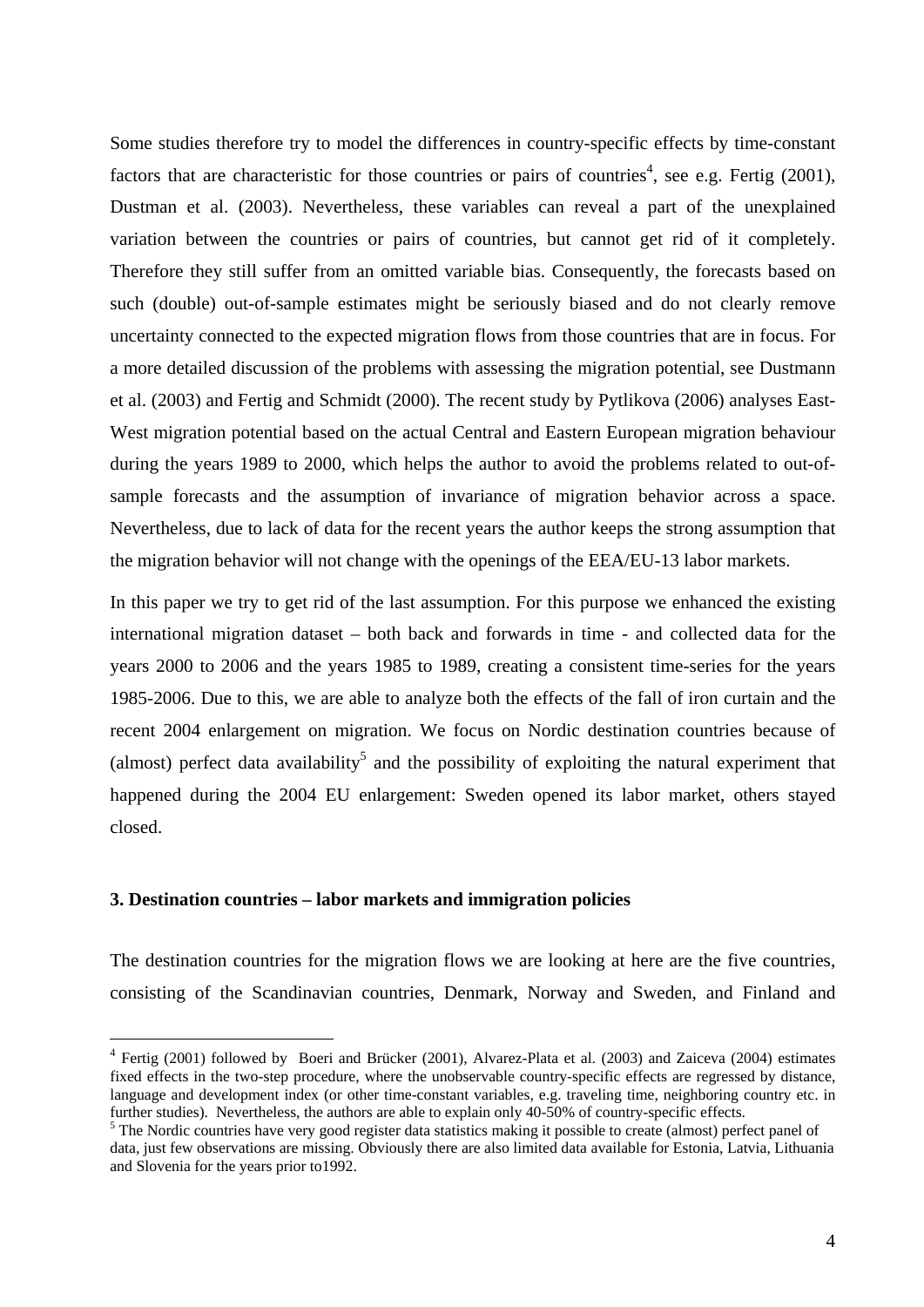Iceland. The migration flows from the CEECs are job related, so it should be noticed that the Nordic labor markets differ from the European average in a number of ways. Participation rates for married women are high, the public sector is a big employer, unionization is well above the European average and so is the coverage with collective agreements. The wage structure is fairly compressed, with relatively high minimum wages, and a social security system with more emphasis on universal rights and less emphasis on earnings history, compared with most other European countries.

As mentioned in the introduction, Sweden was the only Nordic country giving entry to the labor market for citizens from the CEECs on the same conditions as other EU/EEA citizens. In Denmark, citizens from the CEECs are free to enter for setting up a self-employment business, while entry to take a job is based on acceptance of an application for a residence and work permission. This is given if the person enters a full time job on conditions that are usual or conventional for the Danish labor market. The same system has in principle been applied during the whole period since entry of the CEECs to the EU. In Finland, CEECs citizens were treated as other people coming from outside the EU/EEA countries. The transition period restrictions were ended in may 2006. Iceland has followed the same course as Finland and given up the transition period restrictions in may 2006. Finally, Norway has in principle the same system as in Denmark, where firms or individuals can apply for a residence and work permit for entry into full time jobs on usual conditions relative to the Norwegian labor market.

The number of work permits issued to individual applicants from A8 countries does however not reflect the different approaches to the transition period. This is evident from Table 1.

*Table 1. Cumulated number of individual work permits issued to A8 citizens between May 2004 and May 2006.* 

| Denmark | Finland | Iceland | Norway | Sweden |
|---------|---------|---------|--------|--------|
| 10.671  | 5.605   | 5.845   | 41.731 | 10.598 |

Source: Dølvik and Eldring (2006).

In absolute terms by far the greatest number of CEEC work permits has been given in Norway. Relative to the population in the destination country, Iceland has the greatest intake from the CEEC.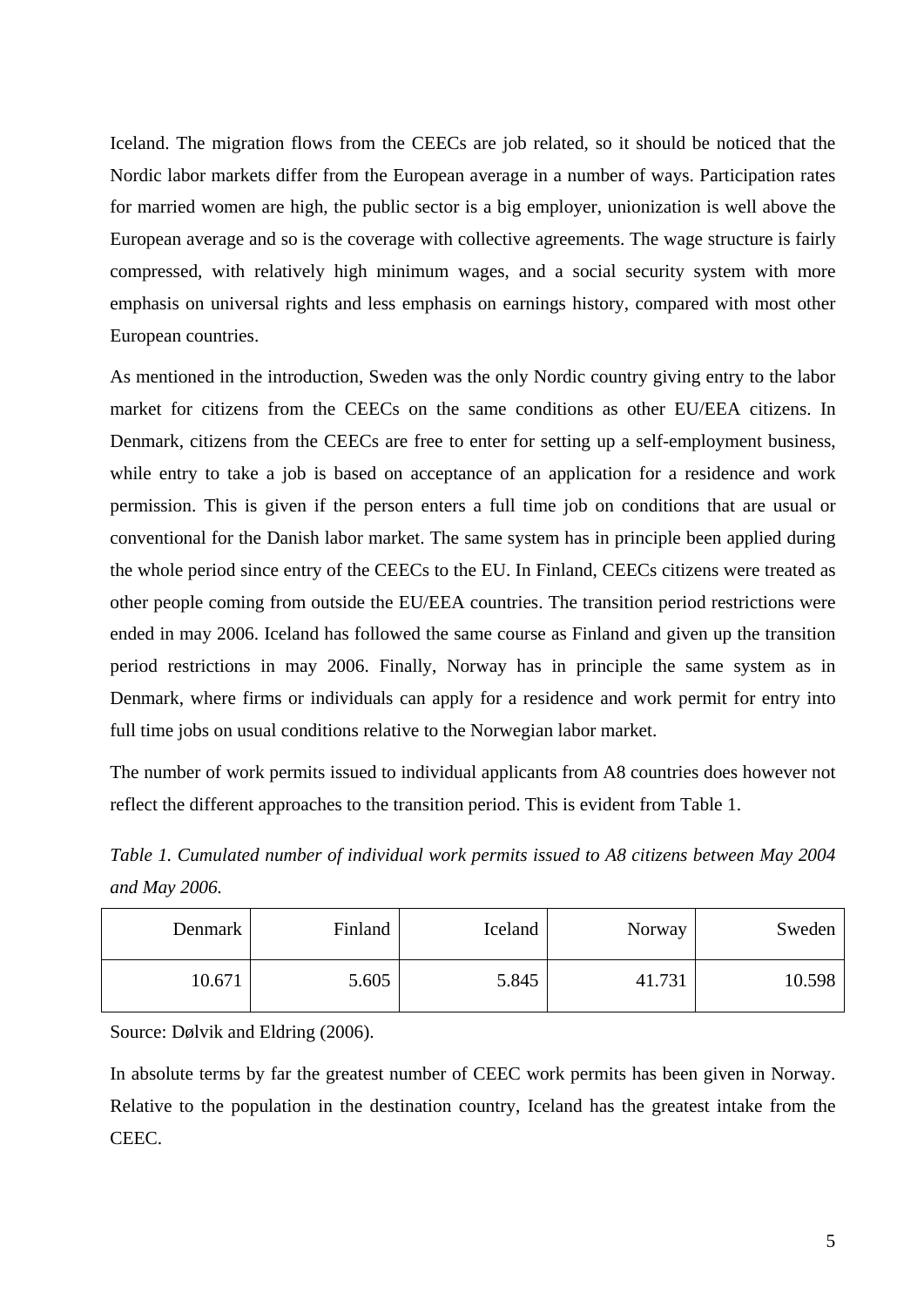Next, we go on to look at the actual development in the migration flows from A8, from 1985 to 2006, i.e. including the last half decade before the fall of the communist regime. Under this regime, migration from the CEECs was tightly restricted and most of those who emigrated did so as political refugees. With the fall of the Iron Curtain in 1989, this situation changed and Central and Eastern Europeans became relatively free to migrate to other countries.<sup>6</sup> Many indeed have chosen to experience the newly acquired freedom of movement in order to improve their economic conditions or simply to experience living and working in another country without a fear of not being able to return and not to see relatives in their home countries again. The magnitude of this change is illustrated in the graphs below.

#### **4. Development in migration flows and stocks from the CEECs**

In Figure 1 we show the annual flow of migrants from four of the CEECs to the five Nordic countries since 1985. The fairly high level to Sweden prior to 1990 is most probably refugees.



*Figure 1*: *Immigration flows from Hungary, Poland and Czech and Slovak Republics to 5 Nordic countries. 1985-2006.* 

*Source:* National statistical offices; Own calculations.

Although "degrees of freedom" and "timings of freedom" were different across those countries.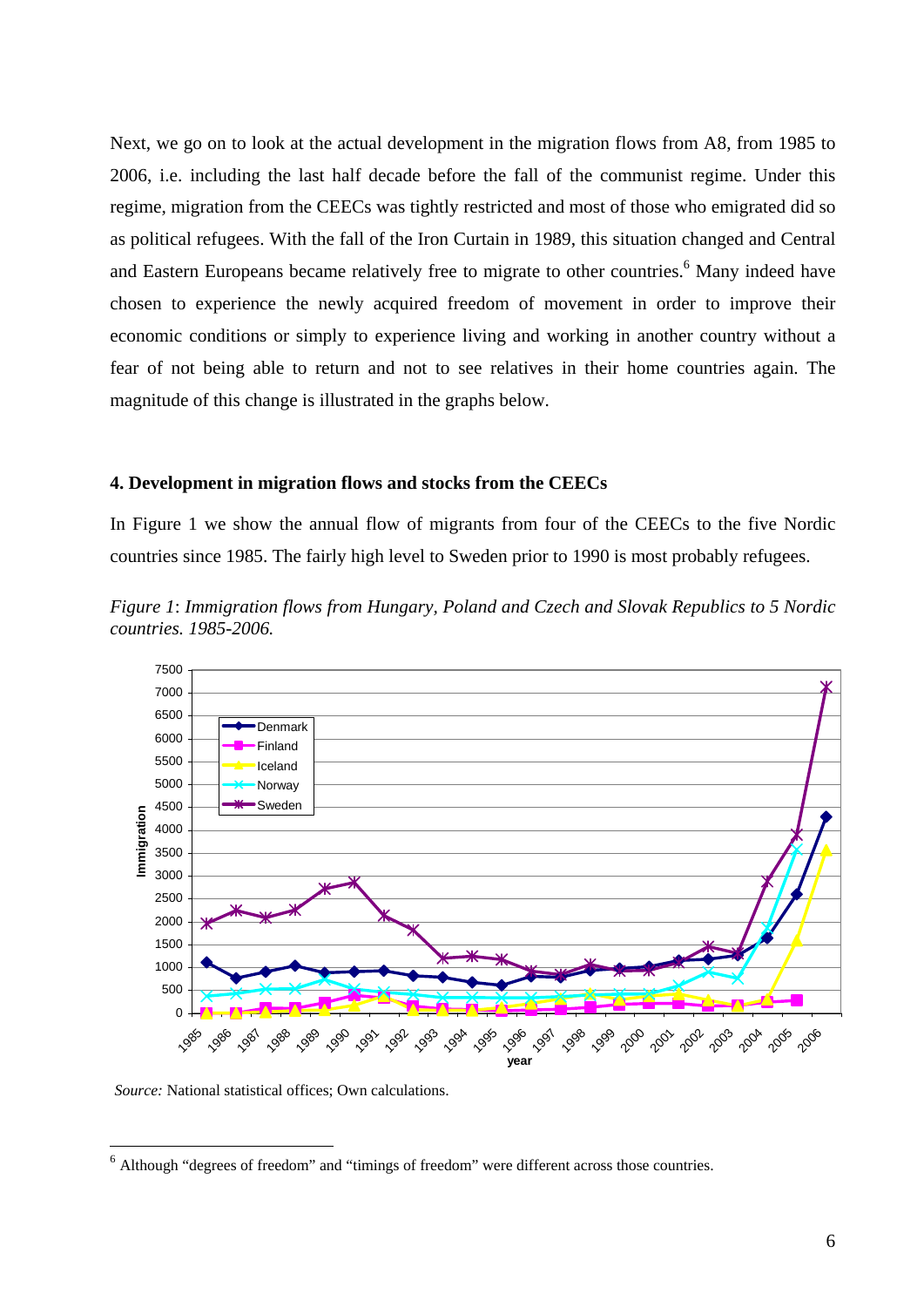The EU entry appears in the Swedish profile as a 5-fold increase in the annual number of entrants from 2003 to 2006. For Denmark, the relative increase is a tripling, while the increase is extremely fast and big for Iceland, also considering the small native population. Until 2005, very little increase occurs with Finland as destination from those four countries of origin.

For the same four source countries, Figure 2 shows the stock of people living in each of the Nordic countries. The EU opening effect is visible, especially for Sweden.

*Figure 2*: *Foreign population from Hungary, Poland and Czech and Slovak Republics living in 5 Nordic countries. 1985-2006.* 



 *Source:* National statistical offices; Own calculations.

Figure 3 shows the annual flows, not from 1985, but from 1992 for the Baltic countries and Slovenia.<sup>7</sup> Here Finland stands out, presumably due to geographical and historical proximity and

 $<sup>7</sup>$  The reason why we made separate graphs for Baltic countries and Slovenia grouped together is that in those</sup> countries the migration flow and stock numbers are registered after acquiring independence status from former USSR and Former Yugoslavia, respectively. Numbers for years prior 1991/1992 obviously do not exist. Further as regards the first half of the 1990s , there might be the situation that some people were registered into the category "former USSR" or "former Yugoslavia". Finally, the development in migration stocks might also reflect different return migration behaviour over the time.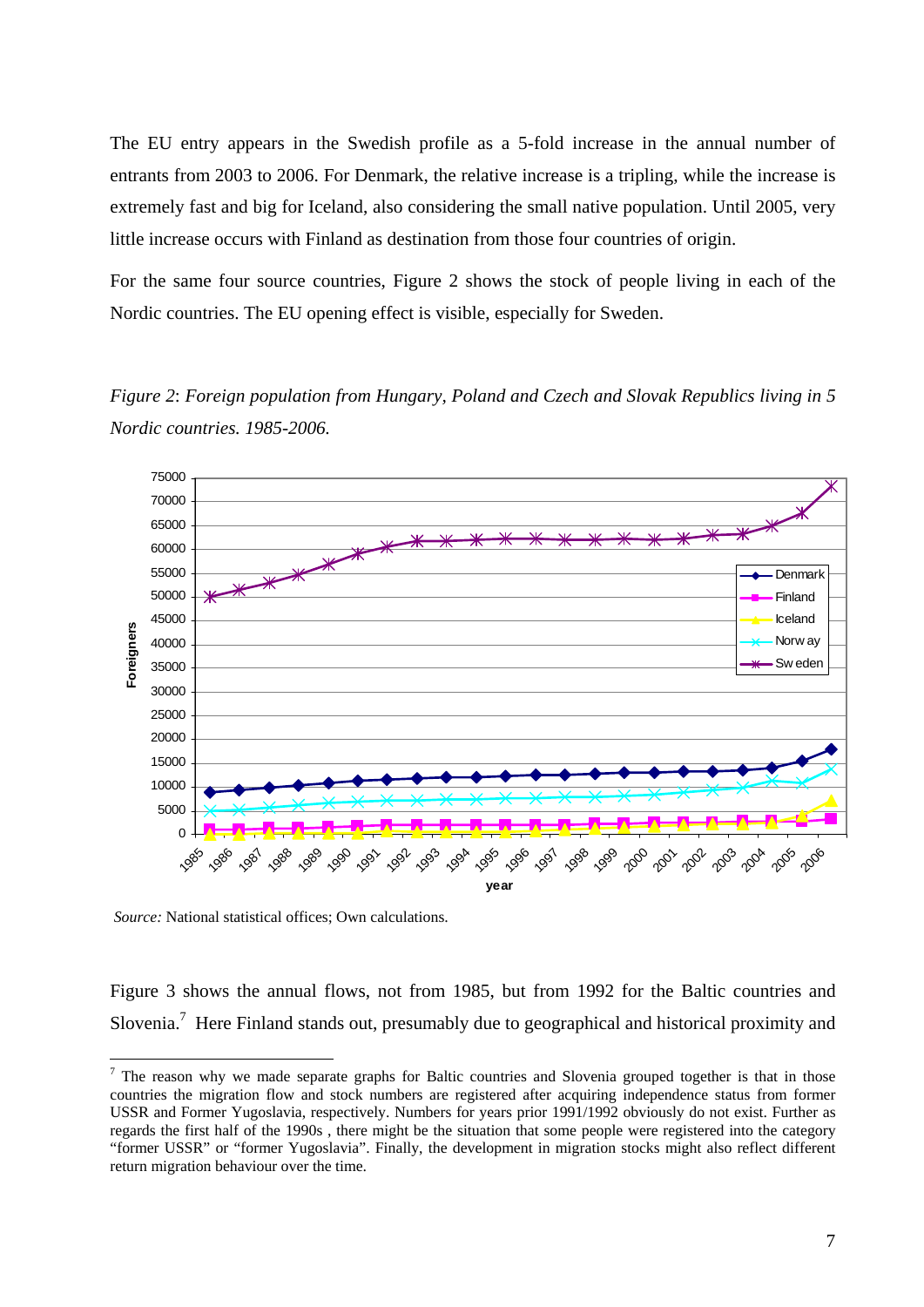a language close to Estonian. The strong decline in the flow to Finland in the early 1990s presumably reflects the impact from the very deep depression/recession in the Finnish economy in these years.





 *Source:* National statistical offices; Own calculations.

The development in migration flows to Finland is reflected in the development in the stock of immigrants, see Figure 4. The stock of immigrants from Estonia and the other Baltic countries is increasing at a higher speed in the beginning of the 1990s, next it remains relatively stable and finally it increases strongly again during the most recent years. We find a visible increase in both migration flows and stocks from the 4 source countries after the 2004 enlargement in all Nordic destination countries.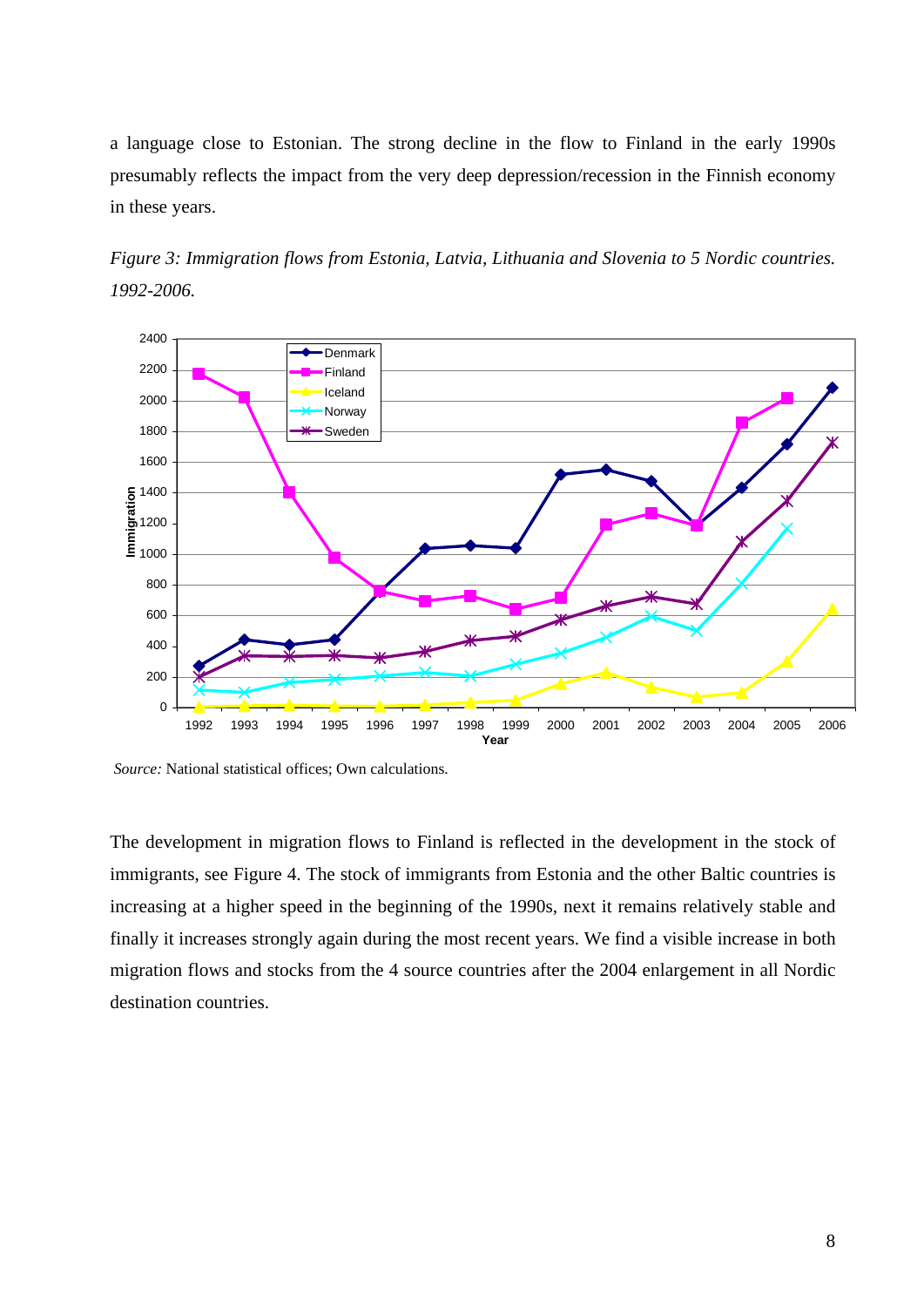

*Figure 4*: *Foreign population from Estonia, Latvia, Lithuania and Slovenia living in 5 Nordic countries. 1992-2006.* 

 *Source:* National statistical offices; Own calculations.

Finally, Figures 5 and 6 show development in migration flows and stocks from A2 countries to the Nordic countries. We can observe increased migration flows prior to and after the "revolutionary" year 1989, which reflects flows of refugees and an "acquired freedom of movement", respectively. These patterns are especially significant for Sweden, which can be seen also from the development in A2 foreign population. Sweden also stands out as having the largest stock of immigrants from those two countries reflecting a refugee inflow before 1990. Further, the migration flows are fluctuating around a fairly low level in all Nordic countries during the second half of the 1990s and in the 2000s. However, the stocks of A2 immigrants are increasing over time reflecting rather low return migration tendencies of Bulgarians and Romanians.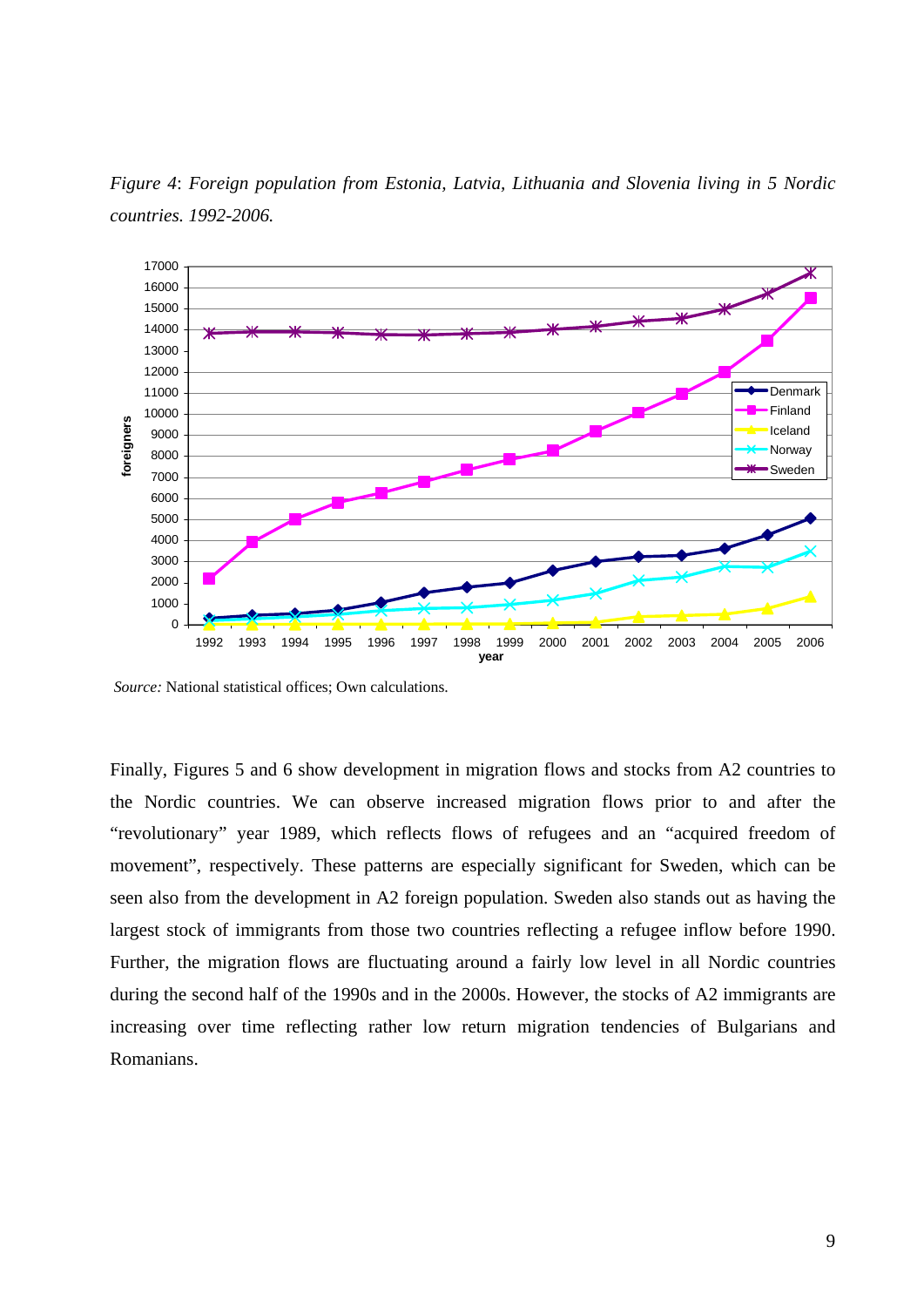

*Figure 5*: *Immigration flows from Bulgaria and Romania to 5 Nordic countries. 1985-2006.* 

 *Source:* National statistical offices; Own calculations.

*Figure 6*: *Foreign population from Bulgaria and Romania living in 5 Nordic countries. 1985- 2006.* 



 *Source:* National statistical offices; Own calculations.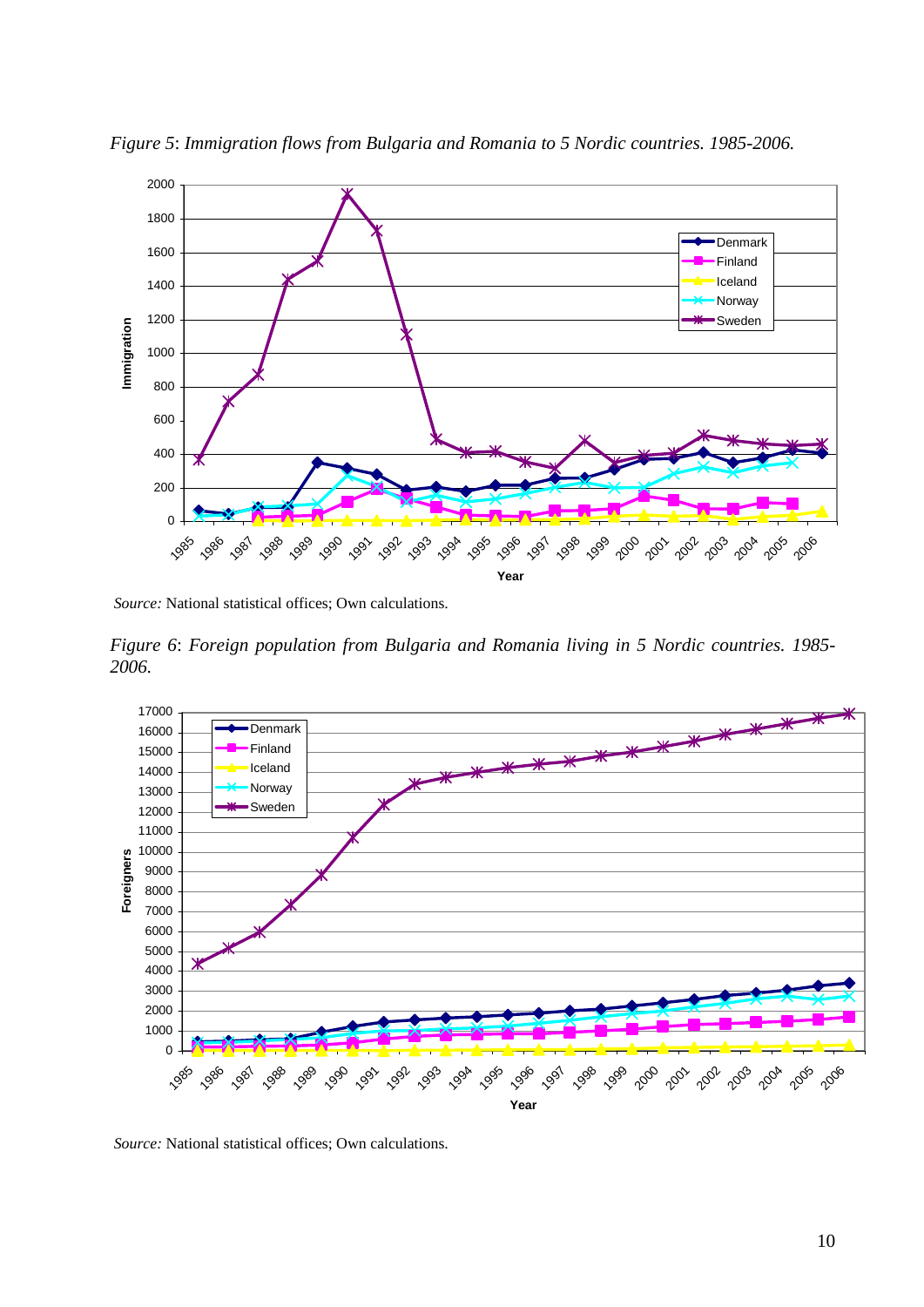Table 2 shows the development in the foreign population from the CEECs as a proportion of the population in the Nordic countries. In 1990, the proportion of the population coming from A8 countries was relatively low ranging between 0,008 and 0,85 percent in Finland and Sweden, respectively. In 2006, the A8 foreign population had increased strongly in all Nordic countries, ranging between 0,38 and 2,9 percent in Norway and Iceland, respectively. As regards the last once, Iceland experienced the strongest immigration from A8 countries as a proportion of their population. The steep increase is almost entirely driven by  $Poles<sup>8</sup>$ .

|                                                           | <b>DENMARK</b> |       | <b>FINLAND</b> |       | <b>ICELAND</b>           |       | <b>NORWAY</b> |       | <b>SWEDEN</b> |       |
|-----------------------------------------------------------|----------------|-------|----------------|-------|--------------------------|-------|---------------|-------|---------------|-------|
|                                                           | 1990           | 2006  | 1990           | 2006  | 1990                     | 2006  | 1990          | 2006  | 1990          | 2006  |
| CZECH and SLOVAK<br>REPUBLICS, CZECHO-<br><b>SLOVAKIA</b> | 0,019          | 0,029 | 0,005          | 0,010 | 0,020                    | 0,130 | 0,021         | 0,032 | 0,099         | 0,087 |
| <b>HUNGARY</b>                                            | 0,026          | 0,029 | 0,010          | 0,018 | 0,015                    | 0,031 | 0,032         | 0,029 | 0,176         | 0,153 |
| <b>POLAND</b>                                             | 0,172          | 0,272 | 0,019          | 0,032 | 0,109                    | 2,266 | 0,107         | 0,238 | 0,416         | 0,576 |
| ESTONIA*                                                  | 0,002          | 0,013 | 0,042          | 0,278 | 0,001                    | 0,037 | 0,002         | 0,016 | 0,134         | 0,109 |
| LATVIA*                                                   | 0,002          | 0,024 | 0,001          | 0,012 | 0,003                    | 0,114 | 0,002         | 0,016 | 0,023         | 0,033 |
| LITHUANIA*                                                | 0,002          | 0,054 | 0,001          | 0,007 | 0,002                    | 0,312 | 0,001         | 0,042 | 0,003         | 0,034 |
| SLOVENIA*                                                 | 0,00002        | 0,002 | 0,00002        | 0,010 | $\overline{\phantom{a}}$ | ۰     | 0,00007       | 0,002 | 0,001         | 0,010 |
| Total A8                                                  | 0,22302        | 0,423 | 0,07802        | 0,367 | 0,15                     | 2,89  | 0,16507       | 0,375 | 0,852         | 1,002 |
| <b>BULGARIA</b>                                           | 0,005          | 0,015 | 0,005          | 0,013 | 0,007                    | 0,048 | 0,011         | 0,025 | 0,023         | 0,045 |
| <b>ROMANIA</b>                                            | 0,019          | 0,048 | 0,003          | 0,020 | 0,0004                   | 0.053 | 0,010         | 0,035 | 0,103         | 0,144 |
| Total A2                                                  | 0,024          | 0,063 | 0,008          | 0,033 | 0,0074                   | 0,101 | 0,021         | 0,06  | 0,126         | 0,189 |
| <b>TOTAL</b>                                              | 0,24702        | 0,486 | 0,08602        | 0,4   | 0,1574                   | 2,991 | 0,18607       | 0,435 | 0,978         | 1,191 |

*Table 2: Central and Eastern European stock of immigrants in the Nordic countries as a percentage of the destination countries' populations. 1990 and 2006.* 

*Note 1: \*year 1992 instead 1990*

*Source:* National statistical offices; Own calculations.

#### **5. Data**

1

The analysis is based on information on immigration flows and stocks of foreigners in 5 Nordic destination countries from 10 Central and Eastern European source countries for the years 1985–

<sup>&</sup>lt;sup>8</sup> From the discussions among Polish job seekers on the Internet, the authors can see that part of the sudden migration inflows from Poland might be caused by confusion of Iceland with Ireland.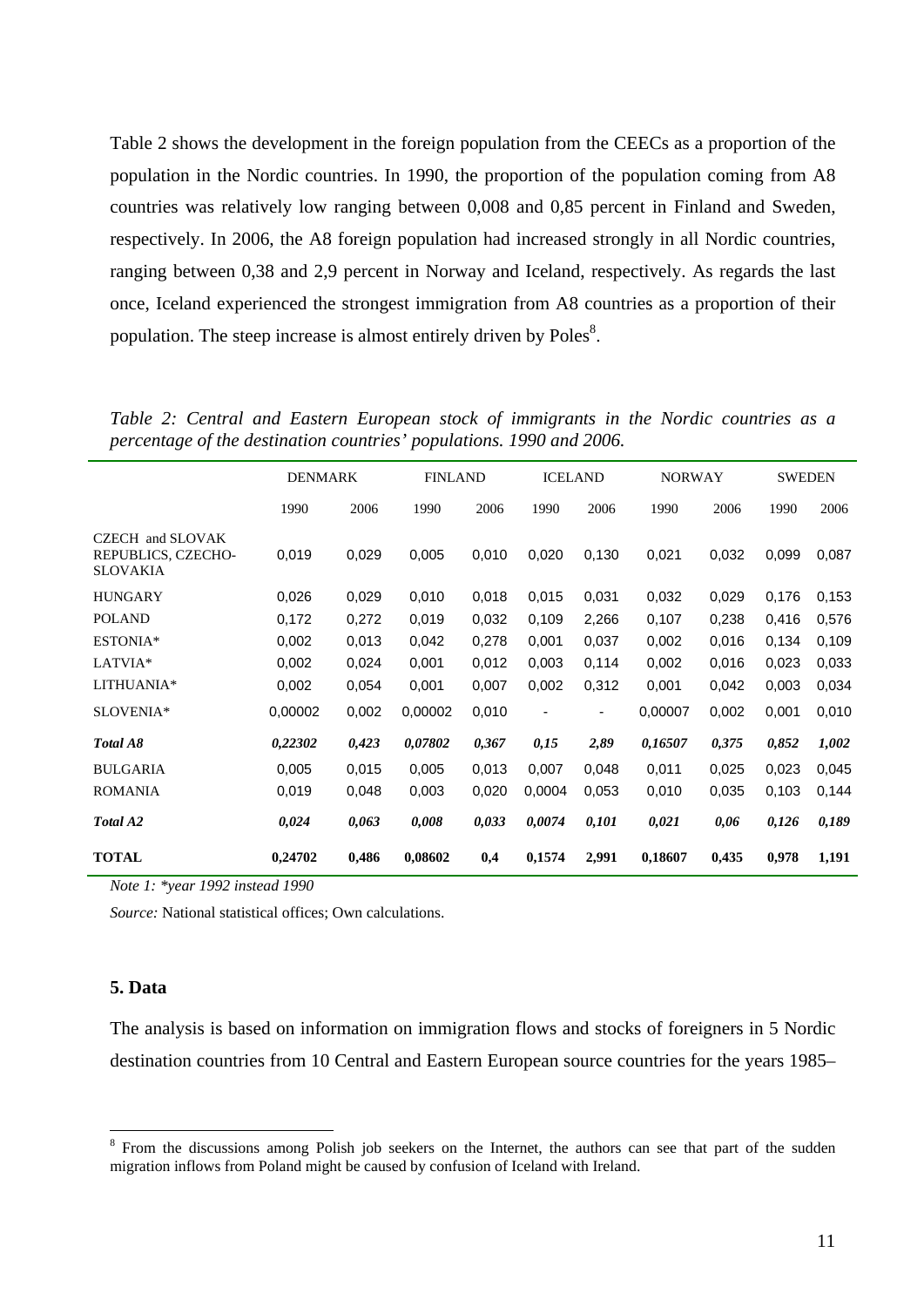2006<sup>9</sup>, see Appendix for a list of countries included. Besides the flow and stock information, the dataset contains a number of other time-series variables, which might help to explain the migration flows between the countries. For purposes of the current paper, only information on GDP per capita, unemployment rates, population and distance have been used. These variables were collected from different sources, e.g. OECD, the World Bank and others; see Appendix for definitions, sources of the variables and summary statistics. For a more comprehensive description of the dataset, see Pedersen et al. (2004, 2005).

#### **5. Econometric analysis of Central and Eastern European emigration to Nordic countries**

The paper estimates two different effects on migration from CEECs, the "EU enlargement" effect and "opening of labor market" effect. As regards the "EU enlargement" effect the main aspect of our estimation strategy is to compare migration flows from the countries of origin that entered the EU in 2004 with the migration flows from Bulgaria and Romania that entered the EU during the second round of enlargement towards Central and Eastern European countries in January 2007. In order to estimate the "opening of labor market" effect we compare migration flows from A8 countries into Sweden, which opened its labor market from the first day of 2004 enlargement, with migration flows into other Nordic countries, which decided to keep a transition period for their labor markets. From the methodological point of view the two events are seen as "natural experiments" and thus it is suitable to employ a differences-in-differences (DD) estimator in our analysis.

The starting point of this approach is that, other things equal, one would expect that potential emigrants in A8 countries would more likely go to the country, whose labour market has been opened up compared to other countries that keep the transition periods, i.e. meaning additional effort in getting proper documents etc. for a potential emigrant. Similarly one could also think

1

<sup>&</sup>lt;sup>9</sup> The original OECD migration dataset covers 27 OECD destination and 129 source countries over the period of years 1989-2000, see Pedersen, Pytlikova and Smith (2004) for a detailed description of the dataset. In this paper, we restricted it to a sample of 5 Nordic destination countries and 10 CEE countries of origin For the purposes of the paper we additionally included Slovenia and extended the existing time period by the years 1985-1989 and 2001- 2006.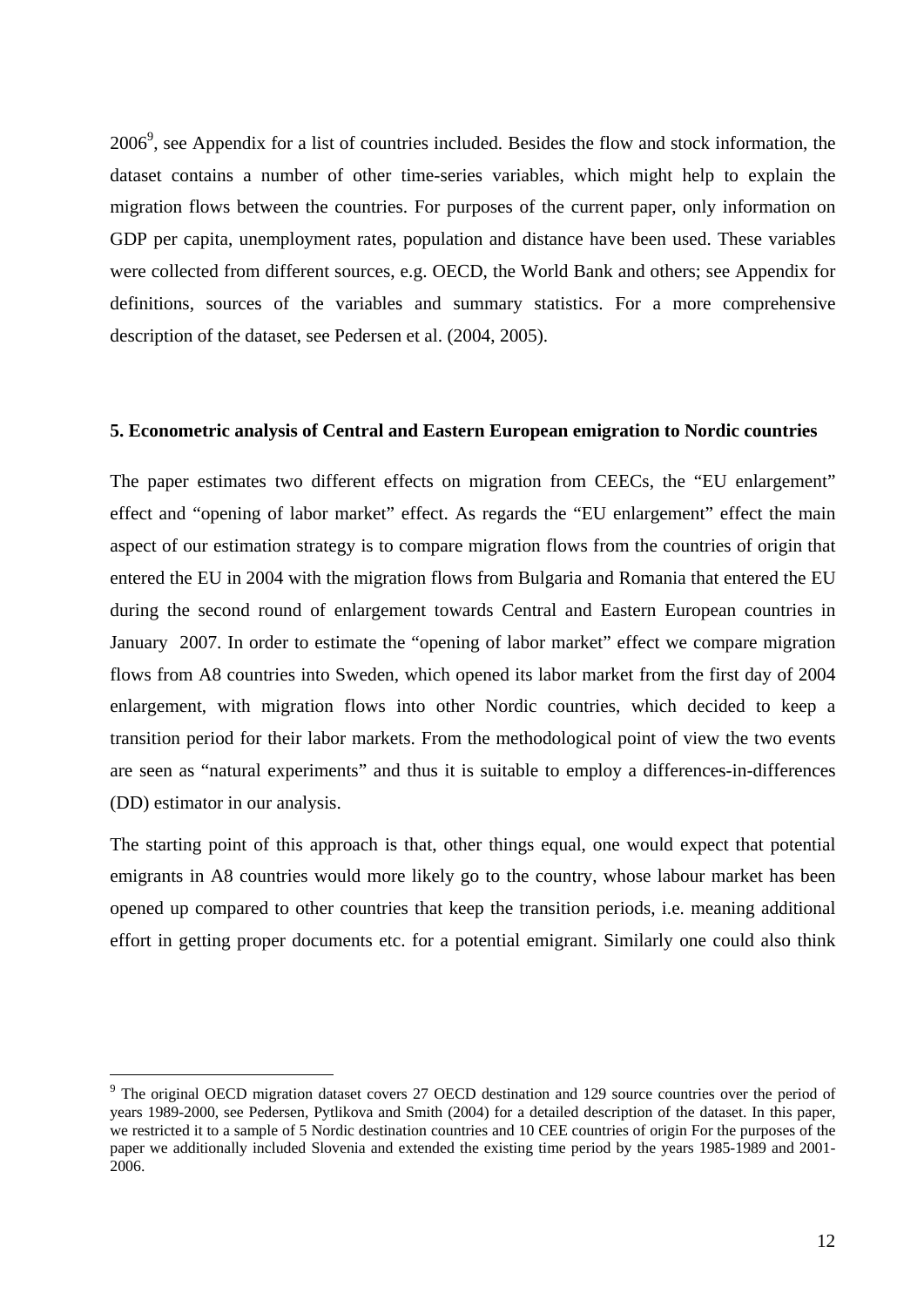that the EU enlargement – although many of the "old" EU15 countries kept transition periods – has had an effect on migration to those countries $10$ .

#### **Opening of the Swedish labour market**

<u>.</u>

In order to estimate the 2004 Swedish labor market opening we need to specify our DD model. First, we define a dummy for treatment period, which is equal to 1 for post treatment period, i.e. period after year 2004, 0 otherwise. Further we define a dummy for treatment group equal 1 if destination country is Sweden and 0 for control group consisting of all other Nordic countries. The model then has the following form:

$$
\ln m_{ijt} = \beta_0 + \beta_1 \text{Sweden} + \beta_2 \text{Post2004} + \beta_3 \text{Sweden}^* \text{Post2004} + \varepsilon_{ijt} \tag{1}
$$

where  $m_{ij}$  denotes gross flows of migrants from country *i* to country *j* divided by the population of the country of origin *i* at time  $t^{11}$ , where  $i=1,\ldots,8; j=1,\ldots,5$  and  $t=1,\ldots,22$ .

The results of the DD analysis are shown in column 1 in Table 3. Contrary to what we would expect the DD estimator attaches negative sign and it is statistically insignificant.

The simple DD estimation specification can be extended into a "regression adjusted" DD estimator by adding a matrix of destination and source countries characteristics that from a theoretical point of view are likely to affect the migration rates.

$$
\ln m_{ijt} = \beta_0 + \beta_1 \text{ Sweden} + \beta_2 \text{Post2004} + \beta_3 \text{ Sweden}^* \text{Post2004} + \beta_4 \ln(\text{GDP}_j / \text{GDP}_i)_{t-1} + \beta_5 \ln e_{jt-1} + \beta_6 \ln e_{it-1} + \beta_7 \ln s_{ijt-1} + \beta_8 \text{dist}_{ij} + \beta_9 \text{neighbor} + \varepsilon_{ijt}
$$
\n(2)

We include difference in earnings, which is approximated by relative differences in economic development measured by GDP per capital in PPP and enters the model as a ratio, *GDP*, *j GDP*<sub>*i*</sub>. The employment opportunities in the sending and receiving countries measured by employment rate (1-unemployment rate) are denoted as  $e_i$  and  $e_j$  respectively. Further we add a variable capturing network links between sending and receiving countries that helps to lower the costs of

 $10$ The intuition behind is that a potential emigrant in a source country in the pre-2004 years knew that the 2004 enlargement is approaching and therefore kept waiting with migration till the day of enlargement. Then although most of the EU countries decided to keep transition periods, he/she decided to migrate to a "dream" country anyway. It might be also due to informational imperfections, when potential emigrants do not know the immigration procedures and that some countries opened up while other kept restrictions.

<sup>&</sup>lt;sup>11</sup>We estimate the model with net migration rates on the left-hand side as well, but we come back to that later on in the paper.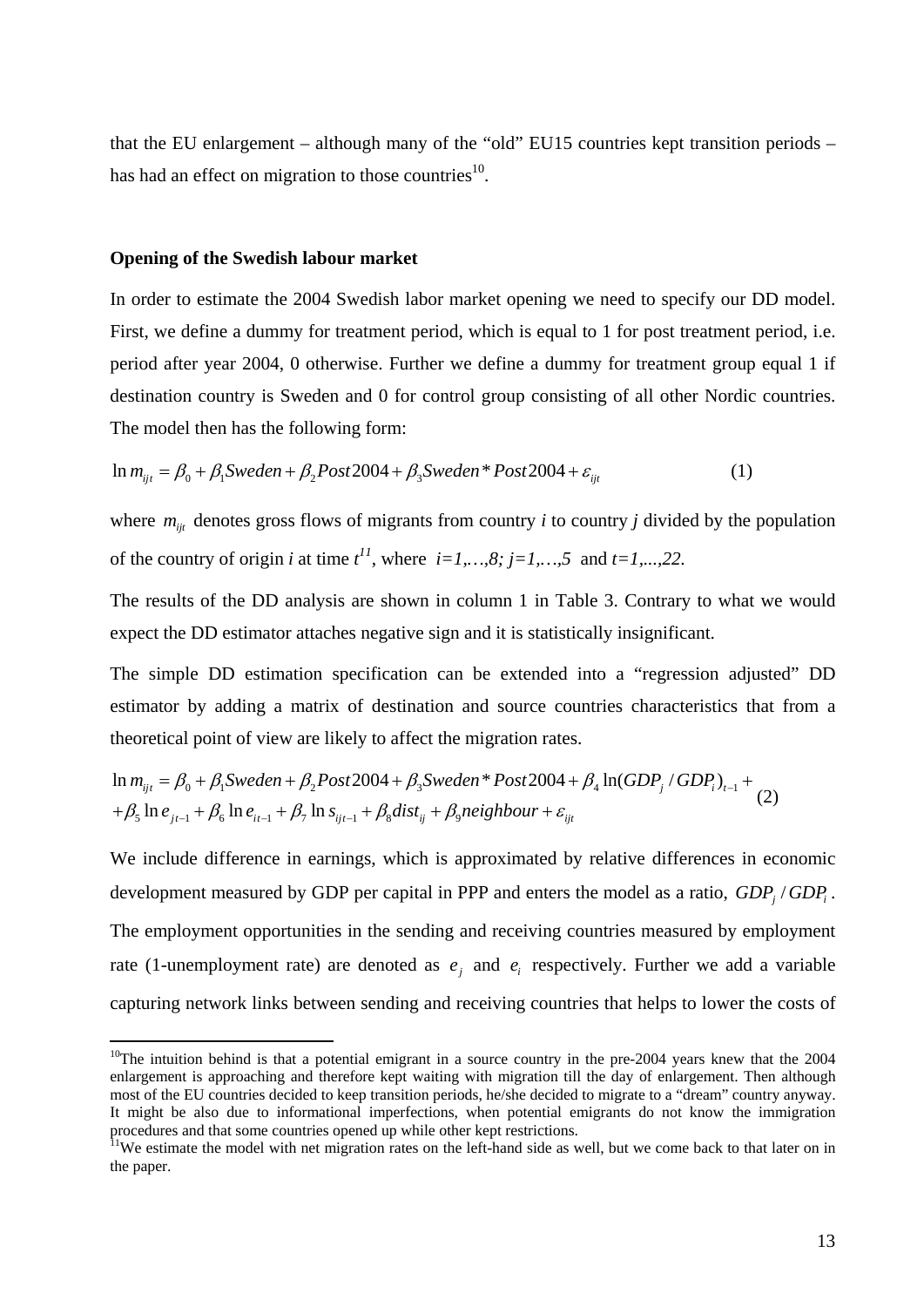migrating are captured by including the normalized stock of immigrants,  $s_{ij}$ , i.e. the stock of immigrants from source country *i*, divided by population in destination country *i*. Variable *dist<sub>ij</sub>* denotes a distance in kilometers between two countries, which serves as a proxy for the direct costs of migration. Finally we add a dummy equal to 1 if two countries are neighbouring, 0 otherwise.

| Dependent variable:                                    | Gross flows per source country population $\ln m_{\text{int}}$ |                 |                 |  |  |
|--------------------------------------------------------|----------------------------------------------------------------|-----------------|-----------------|--|--|
| Independent variables:                                 | (1)                                                            | (2)             | (3)             |  |  |
|                                                        | <b>OLS</b>                                                     | <b>OLS</b>      | <b>OLS</b>      |  |  |
| Dummy Post 2004 years                                  | 1.492                                                          | 0.813           | 0.450           |  |  |
|                                                        | $[0.214]$ ***                                                  | $[0.147]$ ***   | $[0.135]^{***}$ |  |  |
| Dummy for Sweden                                       | 1.439                                                          | 0.833           | 0.013           |  |  |
|                                                        | $[0.189]$ ***                                                  | $[0.105]^{***}$ | [0.108]         |  |  |
| DDopen = post2004*Sweden                               | $-0.474$                                                       | $-0.014$        | 0.232           |  |  |
|                                                        | [0.455]                                                        | [0.226]         | [0.174]         |  |  |
| InGDP ratio t-1                                        |                                                                | 1.370           | 0.866           |  |  |
|                                                        |                                                                | $[0.182]^{***}$ | $[0.166]^{***}$ |  |  |
| Employment rate $j_{\cdot}$ ln( $e_j$ ) <sub>t-1</sub> |                                                                | 12.923          | 10.172          |  |  |
|                                                        |                                                                | $[1.495]$ ***   | $[1.354]$ ***   |  |  |
| Employment rate $i$ , $\ln(e_i)_{i=1}$                 |                                                                | $-4.053$        | $-2.190$        |  |  |
|                                                        |                                                                | $[0.858]$ ***   | $[0.804]^{***}$ |  |  |
| InDistance                                             |                                                                | $-2.145$        | $-1.468$        |  |  |
|                                                        |                                                                | $[0.099]$ ***   | $[0.106]^{***}$ |  |  |
| Dummy for neighbours                                   |                                                                | $-0.703$        | $-0.294$        |  |  |
|                                                        |                                                                | $[0.134]$ ***   | $[0.117]^{**}$  |  |  |
| Migration stock, $\ln(s_{ij})_{i=1}$                   |                                                                |                 | 0.280           |  |  |
|                                                        |                                                                |                 | $[0.030]^{***}$ |  |  |
| Constant Term Included                                 | $-5.339$                                                       | $-31.591$       | $-30.664$       |  |  |
|                                                        | $[0.081]$ ***                                                  | $[7.986]^{***}$ | $[7.090]^{***}$ |  |  |
| No. of observations                                    | 692                                                            | 535             | 481             |  |  |
| Adj. R-square                                          | 0.15                                                           | 0.69            | 0.73            |  |  |

*Table 3: Swedish labor market opening and migration flows –DD estimates of migration flows from 8 CEE source countries (i) to 5 Nordic destination countries (j), 1985-2006.* 

*Notes:* 10, 5 and 1% levels of confidence are indicated by  $\alpha$ <sup>\*</sup>, \*\* and \*\*\*, respectively. Standard errors are in parentheses.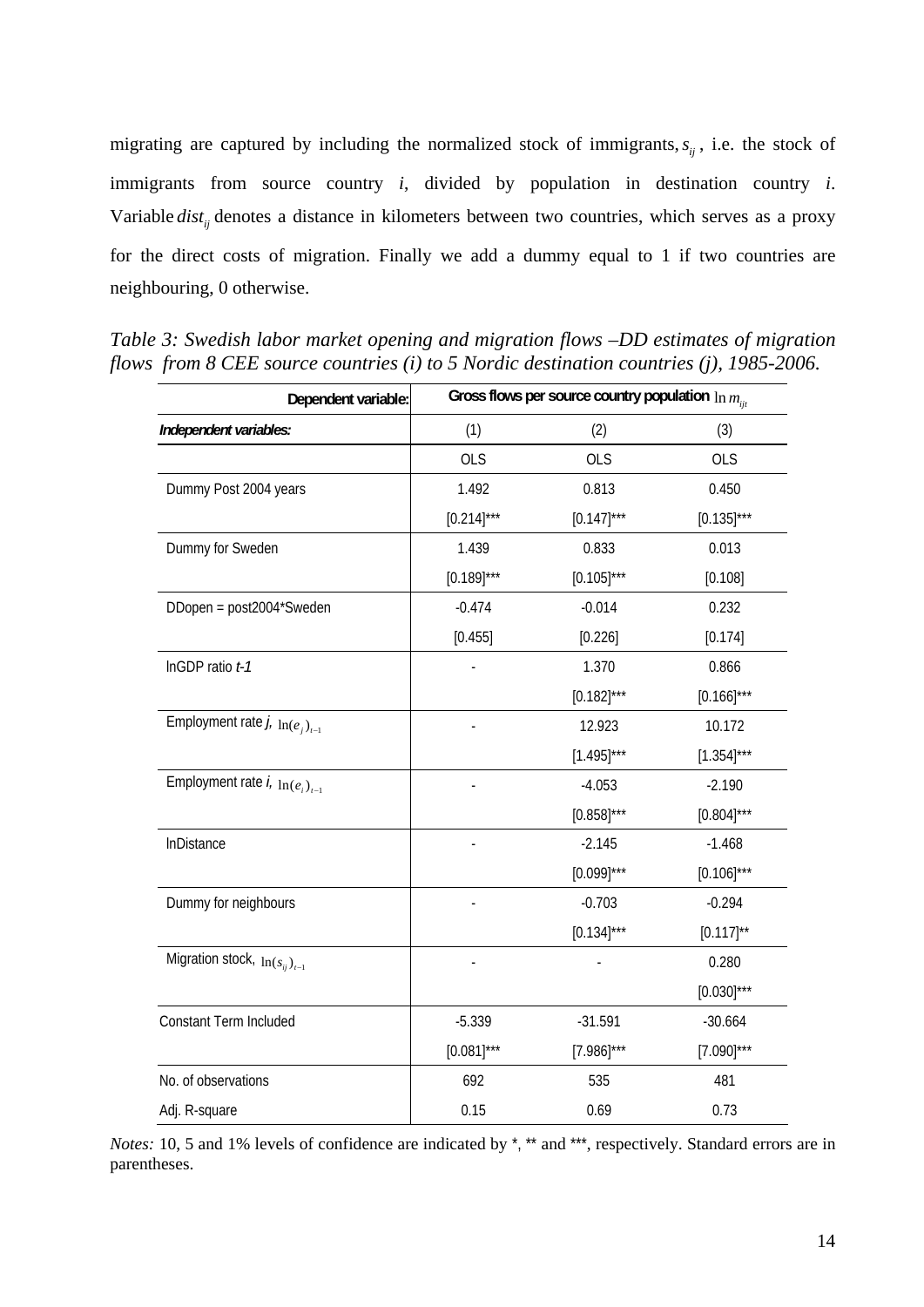From an economic theory point of view, the relative differences in economic development and employment should be lagged in order to account for the collection of information, on which the potential immigrants base their decision to move. Further, there might be a reverse causality with respect to the effect of migration flows on earnings and employment.<sup>12</sup> One way to avoid the problems of endogeneity in the model is to instrument earnings and employment variables with their lags. As regards the migrants' network, the variable is endogenous, too, as in fact the stock is a function of previous stock plus migration flows minus out-migration. Therefore, all the explanatory variables enter the model as lagged.

Besides the explanatory variables covered in the model above, there are, naturally, other variables that can help to explain migration behavior and that might be included in the econometric analysis.<sup>13</sup> But in this paper we would like to keep the specification simple as the estimated model will be further used in forecasting exercise<sup>14</sup>.

In column 2 of Table 3 we include all the explanatory variables mentioned above except the stock of immigrants. In column 3, the entire model is estimated. In the full model the DD estimator changed its sign, but it is still statistically insignificant.

#### **EU enlargement effect**

1

In the next part we would like to see how the event of the 2004 EU enlargement affected emigration from the new members. For that purposes we again use a dummy for treatment period, which is equal to 1 for post treatment period, i.e. period after year 2004 and 0 otherwise. Further we define a dummy for treatment group equal 1 if source country is one of the new EU members that enter the EU in 2004 and 0 for other CEE countries, which enter the EU in 2007, Bulgaria and Romania. The simple DD model then has the following form:

$$
\ln m_{ijt} = \beta_0 + \beta_1 CEEC1 + \beta_2 Post2004 + \beta_3 CEEC1 * Post2004 + \varepsilon_{ijt}
$$
\n(3)

 $12$  There is another huge stream of literature that focuses on the effect of immigration on the labor market, see e.g. Chiswick (1996), Filer (1992), Hunt (1992) and Chiswick and Hatton (2002).

<sup>&</sup>lt;sup>13</sup> For instance variables capturing language, cultural barriers, education, trade and other, see e.g. Karemera et al. (2000), Pedersen et al. (2004, 2005), Pytlikova (2005), Belot and Ederveen (2005) and Mayda (2005) for discussions on determinants of migration.

 $14$  As it is relatively difficult to make reliable predictions of other explanatory variables themselves, the model should stay as uncomplicated as possible. Moreover, the model above is typically used in previous studies assessing East-West migration potential. Thus, it is possible to compare our results with the ones from the previous studies.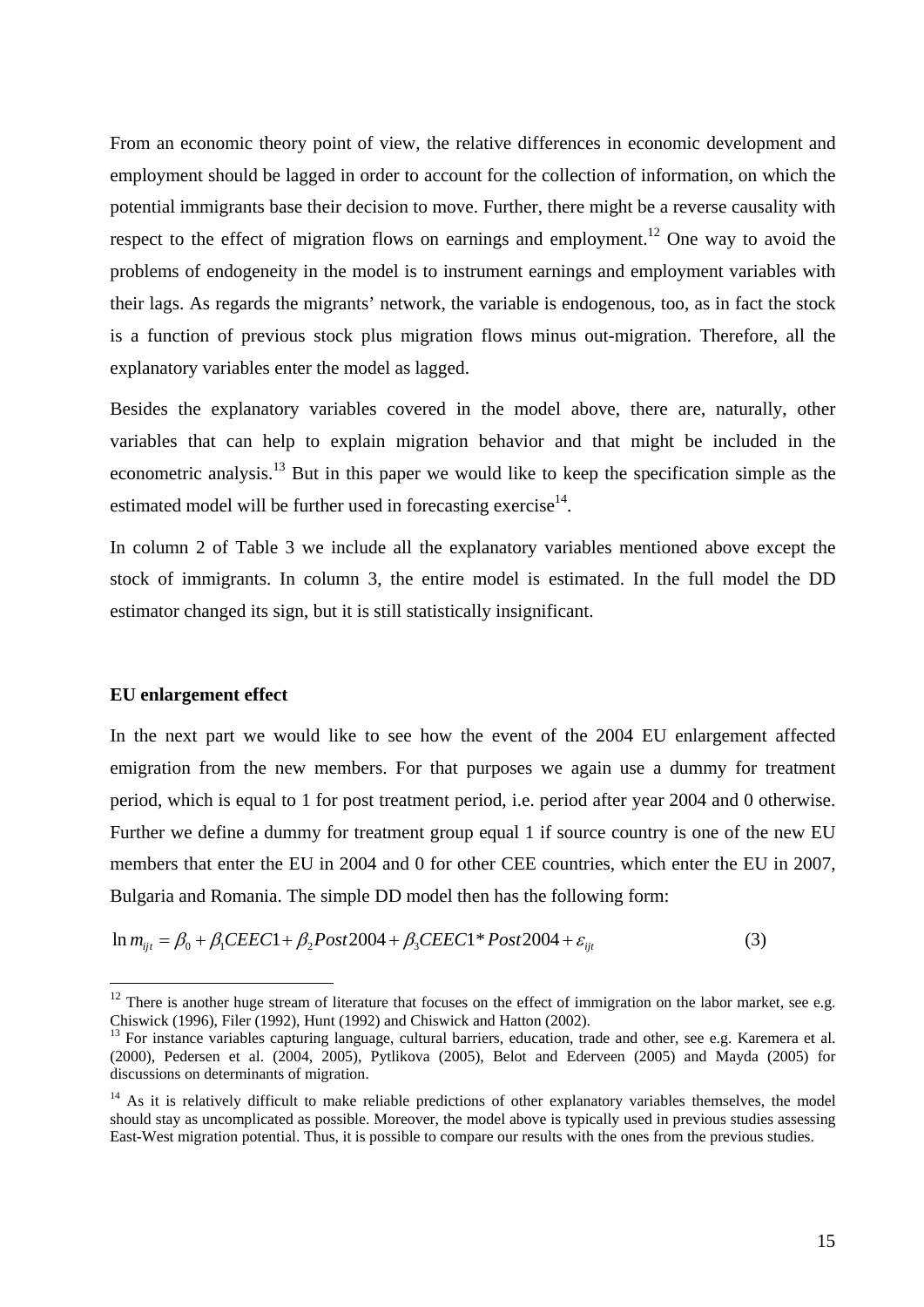And the "regression adjusted" DD estimator has the following form:

$$
\ln m_{ijt} = \beta_0 + \beta_1 CEEC1 + \beta_2 Post2004 + \beta_3 CEEC1 * Post2004 + \beta_4 \ln(GDP_j / GDP_i)_{t-1} + + \beta_5 \ln e_{jt-1} + \beta_6 \ln e_{it-1} + \beta_7 \ln s_{ijt-1} + \beta_8 dist_{ij} + \beta_9 neighbour + \varepsilon_{ijt}
$$
\n(4)

*Table 4: EU enlargement and migration flows –DD estimates of migration flows from 10 CEE source countries (i) to 5 Nordic destination countries (j), 1985-2006.* 

| Dependent variable:                         | Gross flows per source country population $\ln m_{\text{int}}$ |                 |                 |  |  |
|---------------------------------------------|----------------------------------------------------------------|-----------------|-----------------|--|--|
|                                             | (1)                                                            | (1)             | (1)             |  |  |
| Independent variables:                      | <b>OLS</b>                                                     | <b>OLS</b>      | <b>OLS</b>      |  |  |
| Dummy Post 2004 years                       | 0.655                                                          | 0.340           | 0.124           |  |  |
|                                             | $[0.375]$ *                                                    | $[0.183]$ *     | [0.110]         |  |  |
| Dummy for CEEC1                             | 0.546                                                          | $-0.276$        | 0.159           |  |  |
|                                             | $[0.153]$ ***                                                  | $[0.153]$ *     | [0.122]         |  |  |
| DDenlarg = post2004*CEEC1                   | 0.796                                                          | 0.414           | 0.347           |  |  |
|                                             | $[0.420]$ *                                                    | $[0.222]$ *     | $[0.150]^{**}$  |  |  |
| InGDP ratio t-1                             |                                                                | 0.980           | 0.797           |  |  |
|                                             |                                                                | $[0.173]$ ***   | $[0.148]$ ***   |  |  |
| Employment rate $j_{\ell}$ $\ln(e_i)_{i=1}$ |                                                                | 12.755          | 9.563           |  |  |
|                                             |                                                                | $[1.362]^{***}$ | $[1.078]^{***}$ |  |  |
| Employment rate $i$ , $\ln(e_i)_{i=1}$      |                                                                | $-4.070$        | $-1.671$        |  |  |
|                                             |                                                                | $[0.739]^{***}$ | $[0.637]$ ***   |  |  |
| InDistance                                  |                                                                | $-2.265$        | $-1.444$        |  |  |
|                                             |                                                                | $[0.103]^{***}$ | $[0.093]$ ***   |  |  |
| Dummy for neighbours                        |                                                                | $-0.429$        | $-0.359$        |  |  |
|                                             |                                                                | $[0.136]^{***}$ | $[0.110]^{***}$ |  |  |
| Migration stock, $\ln(s_{ij})_{i=1}$        |                                                                |                 | 0.323           |  |  |
|                                             |                                                                |                 | $[0.022]$ ***   |  |  |
| Constant Term Included                      | $-5.620$                                                       | $-29.116$       | $-30.348$       |  |  |
|                                             | $[0.134]$ ***                                                  | $[7.058]^{***}$ | $[5.452]$ ***   |  |  |
| No. of observations                         | 896                                                            | 670             | 614             |  |  |
| Adj. R-square                               | 0.09                                                           | 0.66            | 0.76            |  |  |

*Notes:* 10, 5 and 1% levels of confidence are indicated by  $\kappa$ ,  $\kappa$  and  $\kappa$ , respectively. Standard errors are in parentheses.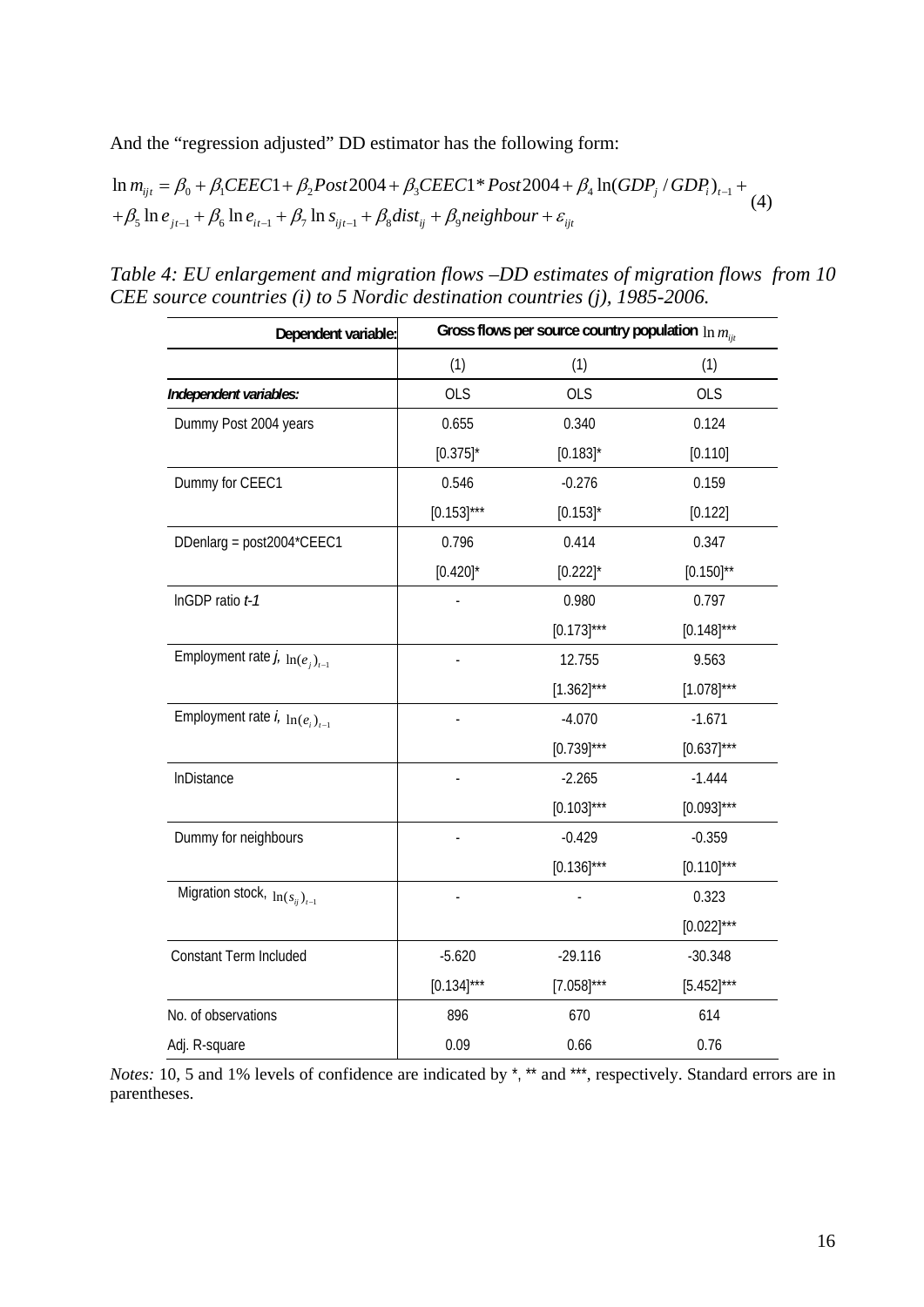The results in the Table 4 show that the DD estimator of interest has a statistically significant large positive effect. The result does not change across model specifications. This means that the event of the EU enlargement had a positive effect on migration from the new EU members.

## **6. Preliminary Conclusions**

In this paper we look at migration flows from 8 of the "new" EU countries to 5 Nordic countries over the years 1985 – 2005. This enables us to exploit a natural experiment that arose from the fact that while Sweden opened its labour market from the day one of the 2004 EU enlargement, the other Nordic countries chose a transition period in relation to the "new" EU members which was an option as part of the enlargement agreement. We employ a differences-in-differences estimator in our analysis. The very preliminary results show that the estimated effect of the opening of Swedish labour market in 2004 on migration is insignificantly different from zero.

 Further, we have been interested in the overall effect of the "EU entry" on migration. Therefore we looked at migration flows from CEECs during the first round EU enlargement towards CEECs in 2004 and compared them with migration flows from Bulgaria and Romania. We again used a DD estimator in our analysis. The estimated effect is positive and significant in all model specifications.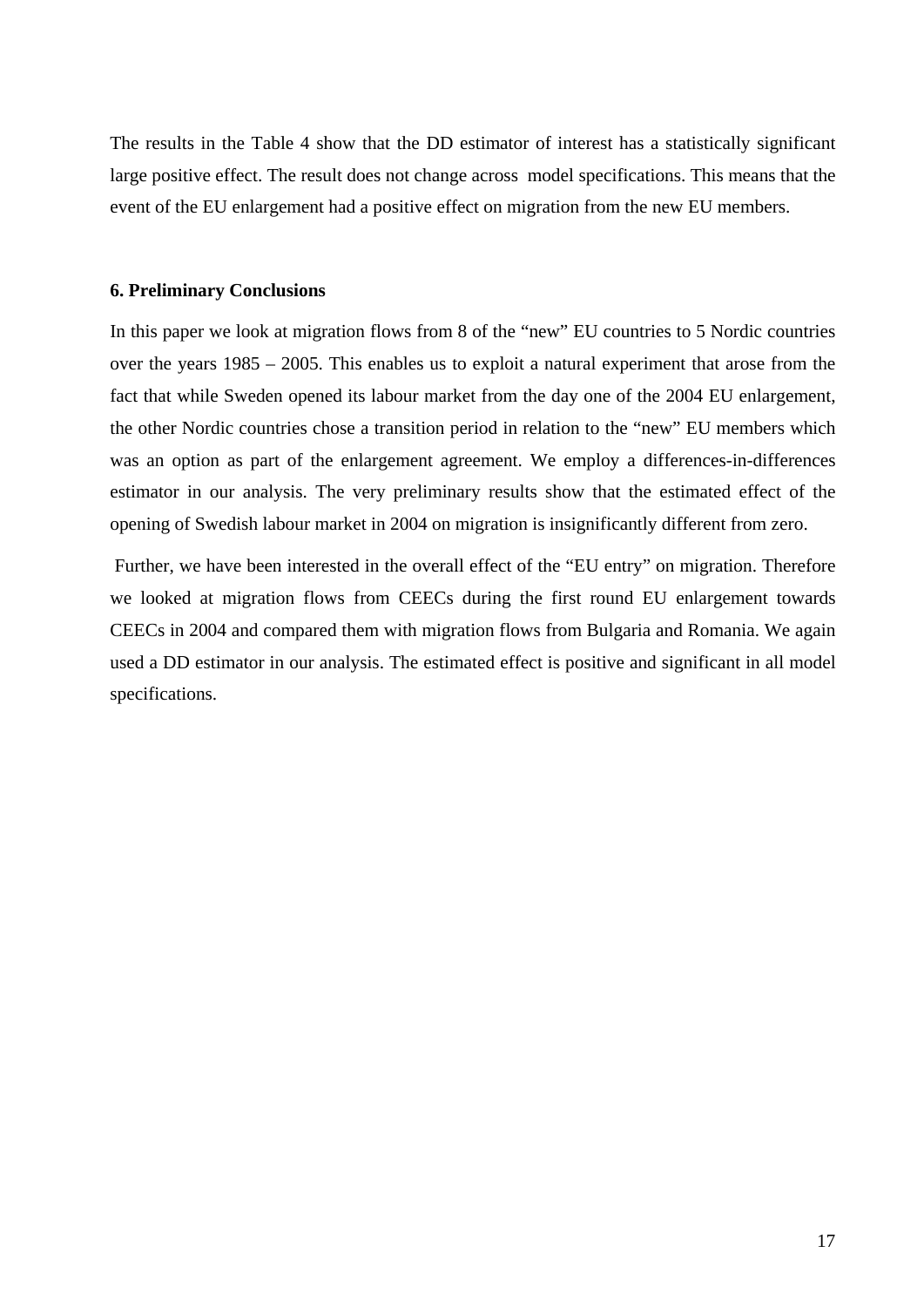# **References**

Alvarez-Plata, P., Brücker, H. and B. Sillverstovs (2003): "Potential Migration from Central and Eastern Europe into the EU-15 – An Update" *Report for the European Commission DG Employment and Social Affairs*, DIW Berlin.

Bauer, T. and K. Zimmermann (1999): "An Assessment of Possible Migration Pressure Following EU Enlargement to Central and Eastern Europe" *IZA Research Report No. 3.* 

Boeri, T. and H. Brücker (2001): "Eastern Enlargement and EU-Labour-Markets: Perceptions, Challenges and Opportunities". *IZA Discussion Papers 256*.

Dustmann, C., Casanova M., Fertig, M., Preston, I. and C. M. Schmidt (2003): "The Impact of EU Enlargement on Migration Flows". *Home Office Online Report 25/03.* 

Dølvik, J.E. and L. Eldring. 2006. Det nordiske arbeidsmarked to år etter EU-utvidelsen (The Nordic labor market two years after the EU enlargement). Nordic Council of Ministers. TemaNord 2006: 557. Copenhagen.

European Commission (2001): "The Economic Impact of Enlargement" Directorate General for Economic and Financial Affairs. ISSN 1608-9022.

http://europa.eu.int/comm/economy\_finance/publications/enlargement\_papers/2001/elp04en.pdf

Fassmann, H. and Ch. Hintermann (1997): "Migrationspotential Ostmitteleuropa. Struktur und Motivation Potentieller Migranten aus Polen, der Slowakei, Tschechien und Ungarn". *ISR-Research Report No.15*. Vienna.

Fertig, M. (2001): "The Economic Impact of EU-enlargement: Assessing the Migration Potential" Empirical Economics, pp. 707-720.

Fertig, M. and C.M. Schmidt (2000): "Aggregate-Level Migration Studies as a Tool for Forecasting Future Migration Streams" *IZA Discussion Paper 183,* IZA, Bonn

Pytlikova, M.(2006): "EU Enlargement: Migration from New EU Countries." In Pytlikova, M.: *Migration Flows from the Perspective of Sending and Receiving Countries.* PhD Thesis, Aarhus School of Business, pp. 107-146.

Sinn, H.-W., Flaig, G., Werding, M. Munz, S., Düll, N. And H. Hofmann (2001): "EU-Erweiterung und Arbeitskräftemigration: Wege zu einer Schrittweisen Annäherung der Arbeitsmärkte". Ifo study commissioned by the German Ministry of Labour and Social Order.

Wallace, C. (1998): "Migration Potential in Central and Eastern Europe". *IOM Technical Cooperation Centre for Europe and Central Asia*. Geneva.

Zaiceva, A. (2004): "Implications of EU accession for international migration: and assessment of potential migration pressure" *CES IFO Working paper No. 1184*.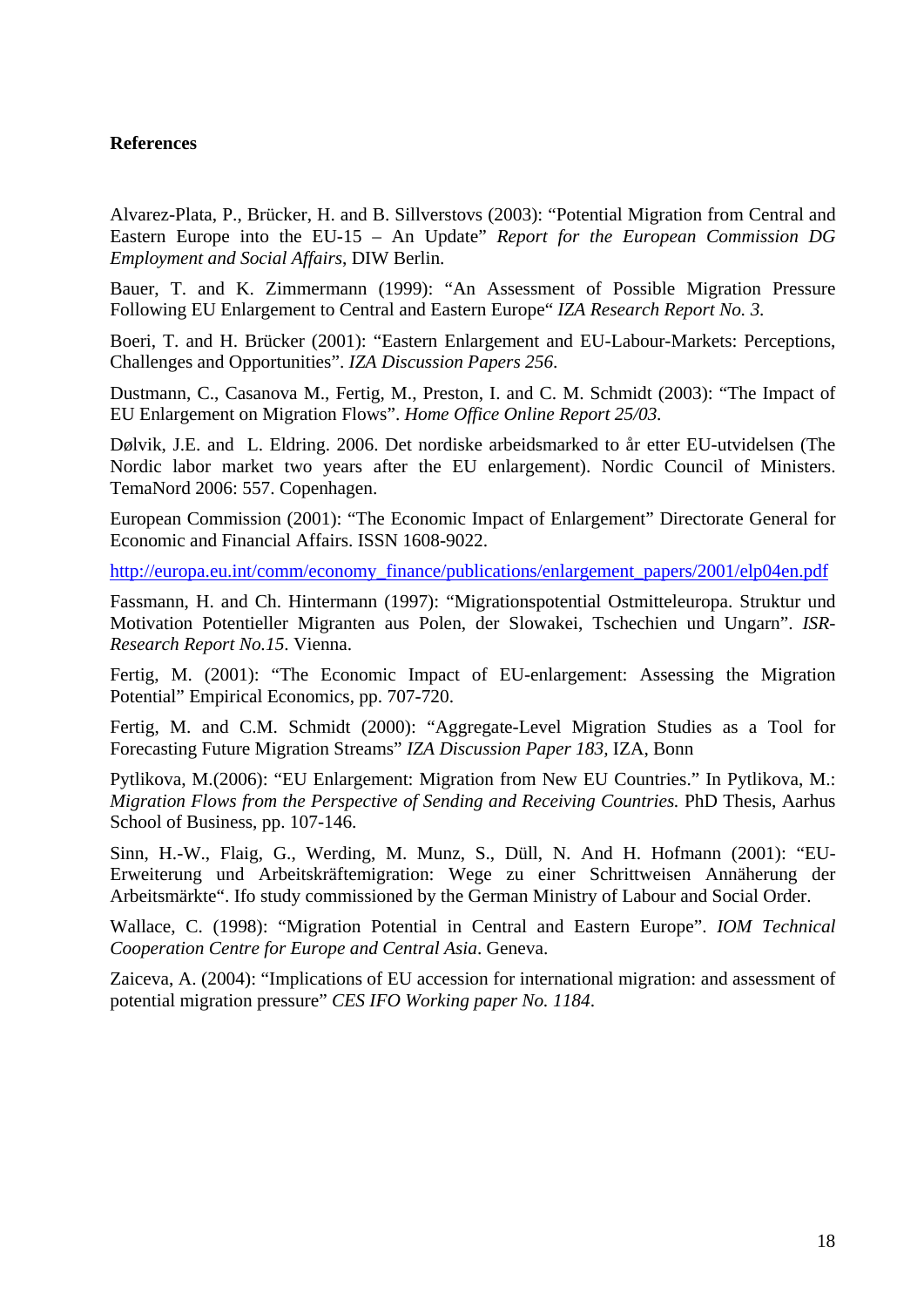# **APPENDIX:**

## *Data*

*A. List of countries included in the emigration flows' analysis:* 

#### **Destination countries**

Denmark, Finland, Iceland, Norway, Sweden

#### **Source countries**

The Czech Republic, Estonia, Hungary, Latvia, Lithuania, Poland, the Slovak Republic, Slovenia

Bulgaria and Romania

*B. Description and definitions of the variables used in the paper and their source:* 

#### **Gross flow of migrants from country i to country j**

*Source:* National statistical offices.

#### **Stock of foreigners from country i in country j**

*Source:* National statistical offices.

**Total population** is based on the de facto definition of population, which counts all residents regardless of legal status or citizenship - except for refugees not permanently settled in the country of asylum, who are generally considered part of the population of their country of origin.

#### *Source:* World Bank.

**GDP per capita (constant 2000 international \$) based on purchasing power parity (PPP)**. PPP GDP is gross domestic product converted to international dollars using purchasing power parity rates. An international dollar has the same purchasing power over GDP as the U.S. dollar has in the United States. GDP at purchaser's prices is the sum of gross value added by all resident producers in the economy plus any product taxes and minus any subsidies not included in the value of the products. It is calculated without making deductions for depreciation of fabricated assets or for depletion and degradation of natural resources. Data are in constant 2000 international dollars.

*Source:* World Bank, International Comparison Programme database

**Unemployment, total (% of total labour force):** Unemployment refers to the share of the labour force that is without work but available for and seeking employment. Definitions of labour force and unemployment differ by country.

*Source:* World Bank: International Labour Organisation, Key Indicators of the Labour Market database.

**Distance between countries** – distance between capitals in km.

*Source:* MapInfo, own calculations.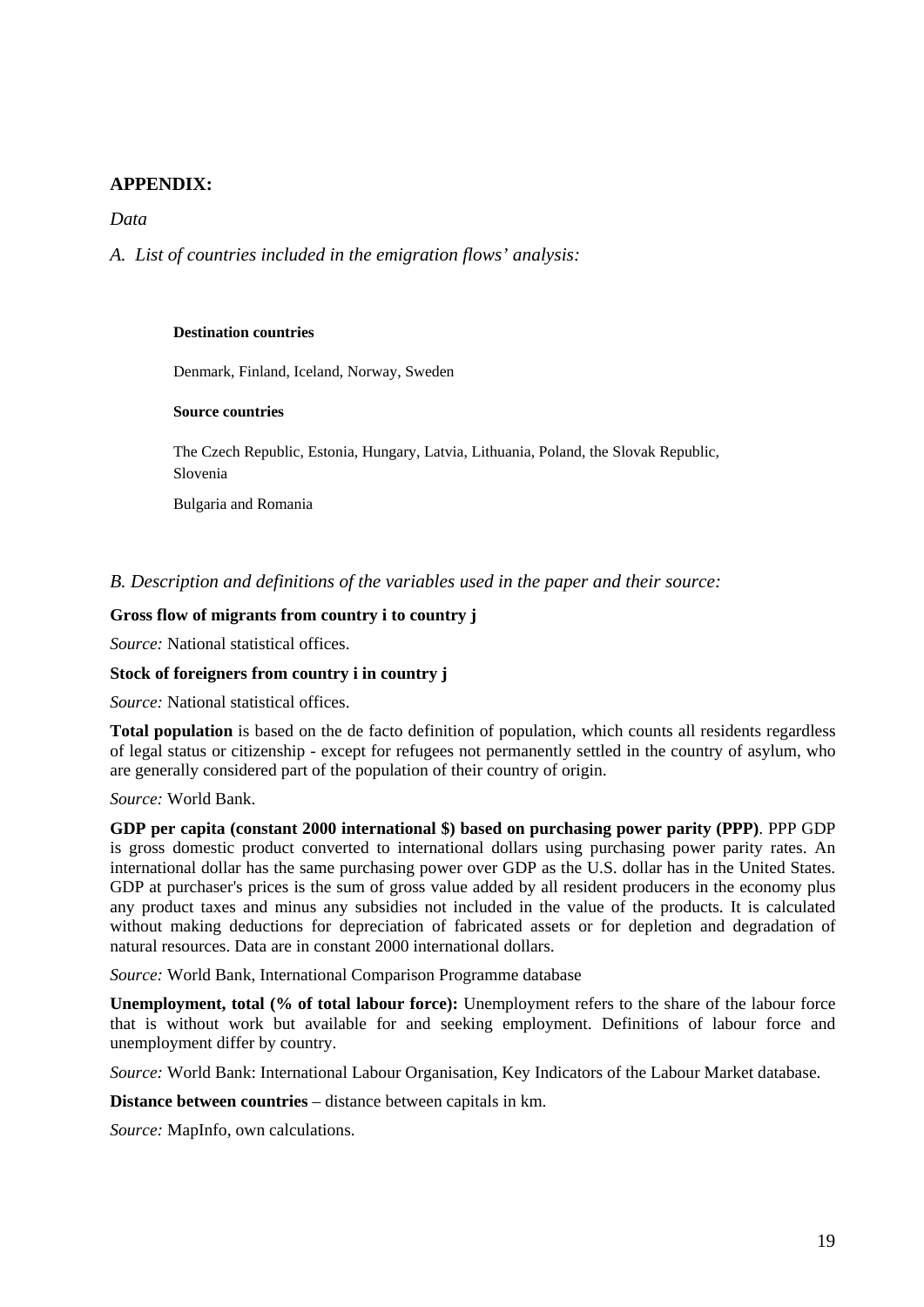## *C. Summary statistics*

```
----------------------------------------------------------------------------- 
-> toj = Denmark 
  Variable | Obs Mean Std. Dev. Min Max
-------------+-------------------------------------------------------- 
 flowij | 204 236.9461 368.1451 1 3627 
 stockij | 204 1690.27 2943.656 1 14679 
 popj | 230 5244674 103329.4 5114000 5418313 
 gdppcpppj | 230 25857.6 2438.451 22459.12 30163 
 uj | 220 6.625 1.782785 4.2 10.7 
----------------------------------------------------------------------------- 
-> toj = Finland 
  Variable | Obs Mean Std. Dev. Min Max
-------------+-------------------------------------------------------- 
 flowij | 182 128.2473 345.253 0 2134 
 stockij | 202 937.5149 2184.506 0 14515 
 popj | 231 5085853 105866.2 4918000 5245071 
 gdppcpppj | 231 22901.84 2658.498 19319.86 27947 
 uj | 220 9.405 4.196011 3.1 16.6 
----------------------------------------------------------------------------- 
-> toj = Iceland 
   Variable | Obs Mean Std. Dev. Min Max 
-------------+-------------------------------------------------------- 
 flowij | 231 48.12554 248.4781 0 3328 
 stockij | 153 227.281 695.0578 0 6572 
 popj | 231 267900.6 16081.35 241000 295112 
   gdppcpppj | 231 25652.88 2785.538 22081.7 31749 
       uj | 220 2.75 1.483409 .4 5.3 
  ----------------------------------------------------------------------------- 
-> toj = Norway 
  Variable | Obs Mean Std. Dev. Min Max
-------------+-------------------------------------------------------- 
 flowij | 186 128.6667 286.7657 0 3265 
 stockij | 231 987.8485 1652.519 3 10899 
 popj | 231 4367845 142927.8 4153000 4618450 
 gdppcpppj | 231 29861.16 4232.016 23638.74 35956 
 uj | 220 4.1 1.188875 1.9 6 
 ----------------------------------------------------------------------------- 
-> toj = Sweden 
  Variable | Obs Mean Std. Dev. Min Max
-------------+-------------------------------------------------------- 
 flowij | 194 357.9072 645.9441 0 6347 
 stockij | 214 9071.958 11241.98 78 51743 
 popj | 231 8727447 210809 8350000 9024040 
 gdppcpppj | 231 23505.15 2301.467 20216.25 27784
```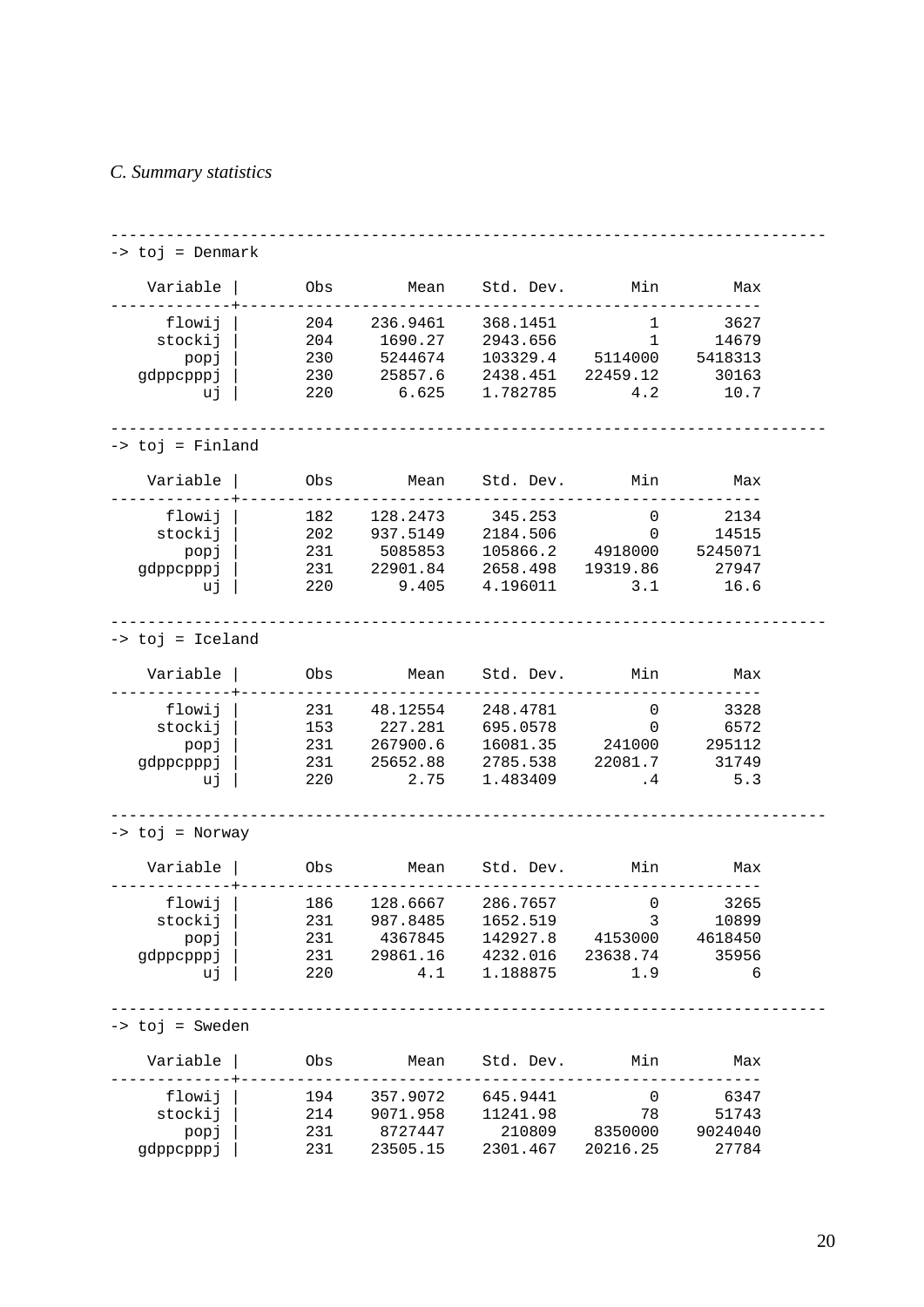| $uj$                      | 220              | 5.705                                                                                                         | 2.879263                                 | 1.6                                          | 10.1                        |  |
|---------------------------|------------------|---------------------------------------------------------------------------------------------------------------|------------------------------------------|----------------------------------------------|-----------------------------|--|
| -> fromi = Bulgaria       |                  |                                                                                                               |                                          |                                              |                             |  |
| Variable                  | Obs              | Mean                                                                                                          | Std. Dev.                                | Min                                          | Max                         |  |
| popi<br>gdppcpppi<br>ui   | 105<br>105<br>70 | 8391476<br>6313.24<br>14.69286                                                                                | 413344.7<br>737.925 5230.276<br>4.657931 | 7740928<br>1.7                               | 8981000<br>7866<br>21.4     |  |
| -> fromi = Czech Republ   |                  |                                                                                                               |                                          |                                              |                             |  |
| Variable                  | Obs              | Mean                                                                                                          | Std. Dev. Min                            |                                              | Max                         |  |
| popi<br>gdppcpppi<br>ui   | 105<br>70<br>75  | 1.03e+07<br>15244.07<br>5.613333                                                                              | 1841.093 12835.33<br>2.419757            | 55404.39  1.02e+07  1.04e+07<br>$\cdot$ 7    | 19067<br>8.8                |  |
| -> fromi = Estonia        |                  |                                                                                                               |                                          |                                              |                             |  |
| Variable                  | Obs              | Mean                                                                                                          | Std. Dev. Min                            |                                              | Max                         |  |
| popi<br>gdppcpppi<br>ui   | 105<br>95<br>75  | 1453543<br>9313.116<br>7.886667                                                                               | 2231.008<br>4.222985                     | 85714.11  1345005  1569000<br>6458.988<br>.6 | 14515<br>13.6               |  |
| -> fromi = Hungary        |                  |                                                                                                               |                                          |                                              |                             |  |
| Variable                  | Obs              | Mean                                                                                                          | Std. Dev.                                | Min                                          | Max                         |  |
| popi<br>gdppcpppi<br>ui   | 105<br>105<br>75 | 1.03e+07<br>12211.96<br>7.766667                                                                              | 1738.442<br>2.574214                     | 157273.3   1.00e+07<br>9959.218<br>1.7       | $1.06e+07$<br>16177<br>12.1 |  |
| -> fromi = Latvia         |                  |                                                                                                               |                                          |                                              |                             |  |
| Variable                  |                  | Obs Mean Std. Dev. Min Max                                                                                    |                                          |                                              |                             |  |
| popi<br>gdppcpppi<br>ui   |                  | 105 2505644 137412.7 2300027 2684000<br>105 8293.664 1901.028 5520.783 12192<br>60 12.30833 5.137509 2.3 20.6 |                                          |                                              |                             |  |
| -> fromi = Lithuania      |                  |                                                                                                               |                                          |                                              |                             |  |
| Variable                  |                  | Obs Mean Std. Dev. Min Max                                                                                    |                                          |                                              |                             |  |
| popi  <br>gdppcpppi<br>ui |                  | 105 3580554 92651.14 3415046 3704000<br>80 9222.456 1933.679 6498.074 12864<br>65 12.28462 5.709757 .3 17.4   |                                          |                                              |                             |  |

-> fromi = Poland